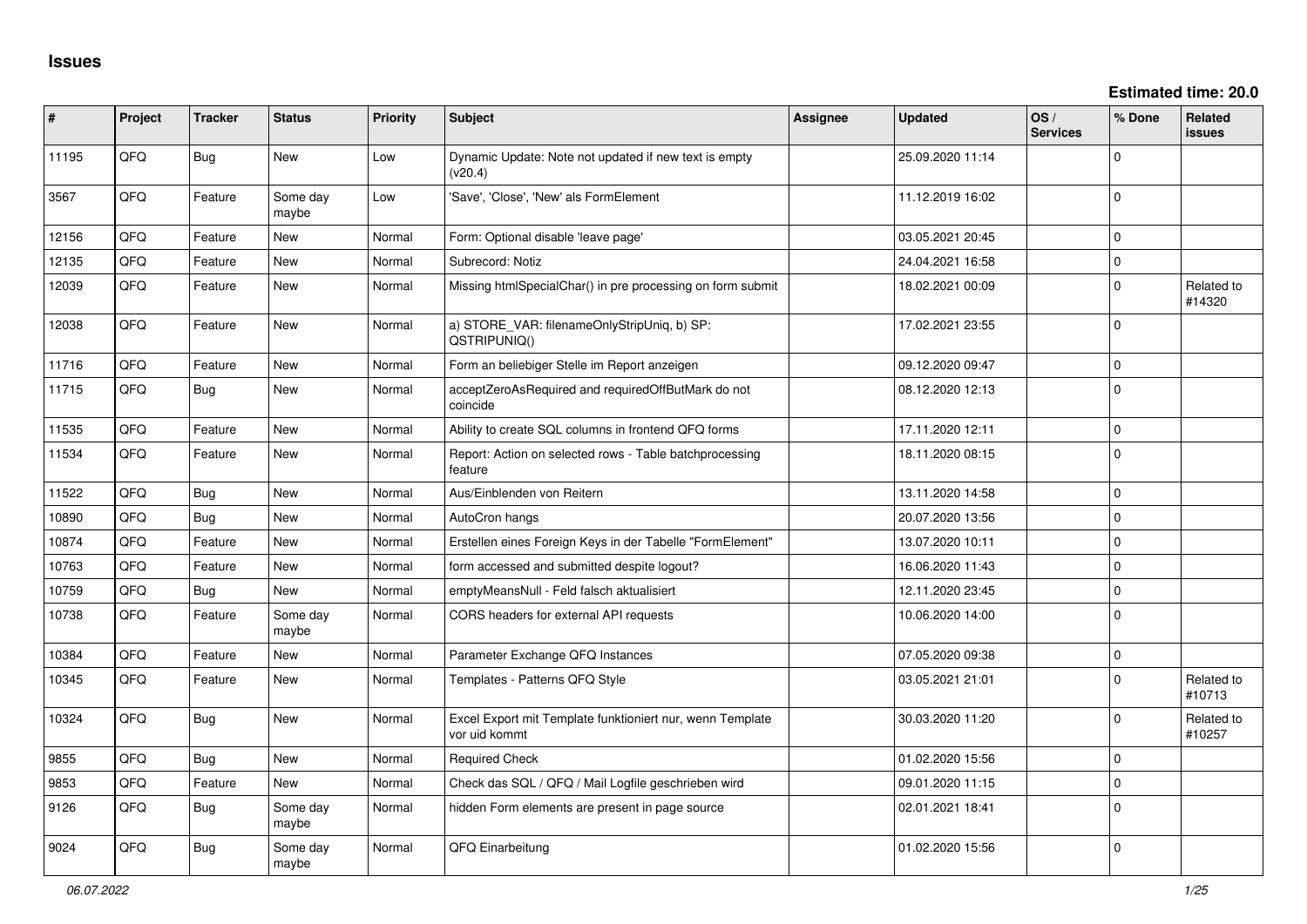| #    | Project | <b>Tracker</b> | <b>Status</b>     | <b>Priority</b> | <b>Subject</b>                                                                       | <b>Assignee</b> | <b>Updated</b>   | OS/<br><b>Services</b> | % Done      | Related<br><b>issues</b> |
|------|---------|----------------|-------------------|-----------------|--------------------------------------------------------------------------------------|-----------------|------------------|------------------------|-------------|--------------------------|
| 9020 | QFQ     | Bug            | Some day<br>maybe | Normal          | radio mit buttonClass und dynamicUpdate lassen sich nicht<br>kombinieren             |                 | 11.12.2019 16:01 |                        | $\Omega$    |                          |
| 8056 | QFQ     | Feature        | Some day<br>maybe | Normal          | Termin Organisation (Reservation)                                                    |                 | 01.02.2020 23:19 |                        | $\Omega$    | Related to<br>#8658      |
| 7921 | QFQ     | Feature        | Some day<br>maybe | Normal          | Rest API Export: URL kuerzer machen                                                  |                 | 01.02.2020 23:19 |                        | $\Omega$    |                          |
| 7402 | QFQ     | Bug            | Some day<br>maybe | Normal          | thumbnail cache: outdated picture when permission denied<br>and permission resolved. |                 | 01.02.2020 23:20 |                        | $\Omega$    |                          |
| 7281 | QFQ     | <b>Bug</b>     | Some day<br>maybe | Normal          | Subrecords: on large screen separator line too short                                 |                 | 01.02.2020 23:19 |                        | $\Omega$    |                          |
| 7278 | QFQ     | Feature        | Some day<br>maybe | Normal          | Form: Wert vordefinieren der immer gesetzt wird                                      |                 | 02.05.2021 09:27 |                        | $\Omega$    |                          |
| 7229 | QFQ     | Feature        | Some day<br>maybe | Normal          | New FormElement.type: Button                                                         |                 | 01.02.2021 12:32 |                        | $\mathbf 0$ |                          |
| 7108 | QFQ     | Feature        | Some day<br>maybe | Normal          | QFQ Wrap Elements                                                                    |                 | 11.12.2019 16:01 |                        | $\Omega$    |                          |
| 7106 | QFQ     | Feature        | Some day<br>maybe | Normal          | Beispiel Nummerierung von Rows in Report                                             |                 | 11.12.2019 16:01 |                        | $\Omega$    |                          |
| 7105 | QFQ     | Feature        | Some day<br>maybe | Normal          | Beispiel wie man in einer zweiten Tabelle speichert.                                 |                 | 11.12.2019 16:01 |                        | $\Omega$    |                          |
| 7104 | QFQ     | Feature        | Some day<br>maybe | Normal          | Manual: hint about escaping if '\r' appears in mail body                             |                 | 11.12.2019 16:01 |                        | $\Omega$    |                          |
| 7101 | QFQ     | Bug            | Some day<br>maybe | Normal          | 'form' in SIP and 'report' - breaks                                                  |                 | 01.02.2020 23:20 |                        | $\Omega$    |                          |
| 7100 | QFQ     | Feature        | Some day<br>maybe | Normal          | Download: log access, max downloads, time limit                                      |                 | 01.02.2020 23:19 |                        | $\mathbf 0$ |                          |
| 6992 | QFQ     | Feature        | Some day<br>maybe | Normal          | DB exception: Syntax Highlight                                                       |                 | 11.12.2019 16:01 |                        | $\Omega$    | Related to<br>#5450      |
| 6704 | QFQ     | Feature        | Some day<br>maybe | Normal          | Upload Mode: Bilder in Notizen rechts sollen aktuellen<br>Upload repräsentieren.     |                 | 01.02.2020 23:19 |                        | $\Omega$    | Related to<br>#3264      |
| 6515 | QFQ     | Feature        | Some day<br>maybe | Normal          | Formular: Felder dynamisch ein/ausblenden                                            |                 | 11.12.2019 16:02 |                        | $\mathbf 0$ |                          |
| 6299 | QFQ     | Feature        | Some day<br>maybe | Normal          | Attack detection: log table with invalid SIP access                                  |                 | 11.12.2019 16:02 |                        | $\Omega$    | Related to<br>#3947      |
| 6288 | QFQ     | Feature        | Some day<br>maybe | Normal          | Best Practice: Erklaeren wie man ein Formular ganz in<br>'weiss' erstellen kann      |                 | 11.12.2019 16:02 |                        | $\mathbf 0$ |                          |
| 6084 | QFQ     | Feature        | Some day<br>maybe | Normal          | New escape type: 'D' - convert date                                                  |                 | 01.02.2020 23:19 |                        | $\Omega$    |                          |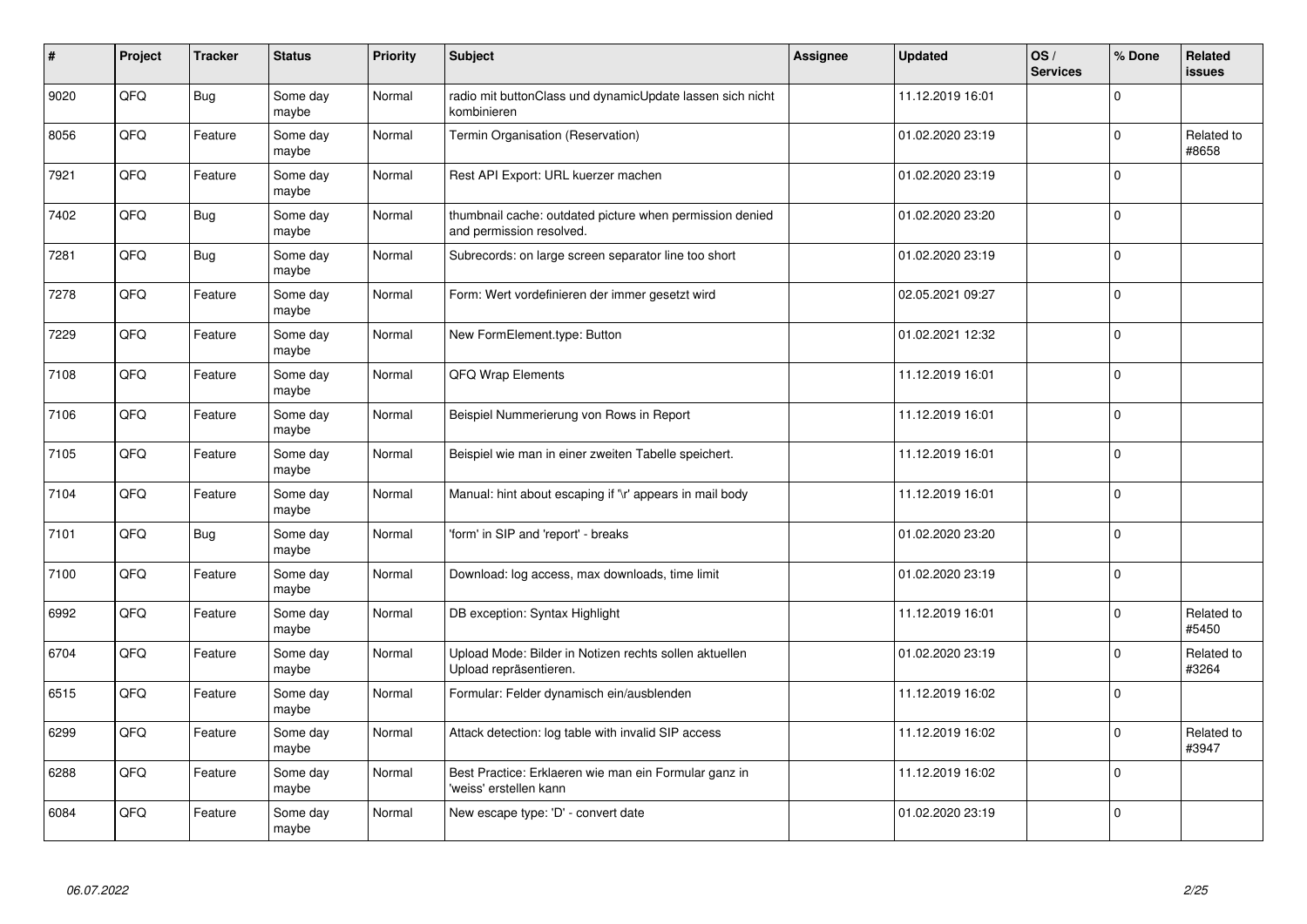| #    | Project | <b>Tracker</b> | <b>Status</b>     | <b>Priority</b> | <b>Subject</b>                                                                        | <b>Assignee</b> | <b>Updated</b>   | OS/<br><b>Services</b> | % Done      | Related<br><b>issues</b> |
|------|---------|----------------|-------------------|-----------------|---------------------------------------------------------------------------------------|-----------------|------------------|------------------------|-------------|--------------------------|
| 6083 | QFQ     | Feature        | Some day<br>maybe | Normal          | Dynamic Update: Value Check via SQL                                                   |                 | 11.12.2019 16:02 |                        | $\Omega$    |                          |
| 5923 | QFQ     | Feature        | Some day<br>maybe | Normal          | fillStoreSystemBySqlLate                                                              |                 | 01.02.2020 23:19 |                        | $\Omega$    |                          |
| 5895 | QFQ     | Feature        | Some day<br>maybe | Normal          | Tutorial: List of all QFQ Features                                                    |                 | 01.02.2020 23:19 |                        | $\Omega$    |                          |
| 5893 | QFQ     | Feature        | Some day<br>maybe | Normal          | Edit on double-click                                                                  |                 | 01.02.2020 23:19 |                        | $\Omega$    | Related to<br>#5894      |
| 5892 | QFQ     | Feature        | Some day<br>maybe | Normal          | QFQ should use T3 API to manipulate FE GROUP<br>membership                            |                 | 01.02.2020 23:20 |                        | $\Omega$    |                          |
| 5877 | QFQ     | Bug            | Some day<br>maybe | Normal          | FE.type=note:bsColumn strange behaviour                                               |                 | 01.02.2020 23:19 |                        | $\Omega$    |                          |
| 5851 | QFQ     | Feature        | Some day<br>maybe | Normal          | Queue System implementieren: MQTT, RabbitMQ                                           |                 | 01.02.2020 23:20 |                        | $\Omega$    | Related to<br>#5715      |
| 5850 | QFQ     | Feature        | Some day<br>maybe | Normal          | Deployment: In QFQ Doc best practice fuer zeitgemaesses<br>Deployment beschreiben     |                 | 01.02.2020 23:20 |                        | $\Omega$    |                          |
| 5805 | QFQ     | Feature        | Some day<br>maybe | Normal          | TypeAHead SQL value instead of key stored                                             |                 | 01.02.2020 23:19 |                        | $\Omega$    | Related to<br>#5444      |
| 5783 | QFQ     | Feature        | Some day<br>maybe | Normal          | <b>BPMN View/Edit</b>                                                                 |                 | 11.12.2019 16:02 |                        | $\Omega$    |                          |
| 5455 | QFQ     | Feature        | Some day<br>maybe | Normal          | Mail Redirects grld abhaengig                                                         |                 | 01.02.2020 23:20 |                        | $\mathbf 0$ |                          |
| 5452 | QFQ     | Feature        | Some day<br>maybe | Normal          | Thumbnails from PDF: bad quality                                                      |                 | 01.02.2020 23:20 |                        | $\mathbf 0$ |                          |
| 5342 | QFQ     | Feature        | Some day<br>maybe | Normal          | link - with HTML Attributes                                                           |                 | 01.02.2020 23:20 |                        | $\Omega$    | Related to<br>#14077     |
| 5160 | QFQ     | Feature        | Some day<br>maybe | Normal          | QFQ collaborative / together.js, ShareJS, y-js, collaborative,                        |                 | 11.12.2019 16:02 |                        | $\mathbf 0$ |                          |
| 5129 | QFQ     | Feature        | Some day<br>maybe | Normal          | Reports: SQL fuer x Achse und y Achse                                                 |                 | 11.12.2019 16:02 |                        | $\Omega$    |                          |
| 4974 | QFQ     | Feature        | Some day<br>maybe | Normal          | Long polling - inform all listening clients of changes                                |                 | 11.12.2019 16:02 |                        | $\Omega$    |                          |
| 4816 | QFQ     | Feature        | Some day<br>maybe | Normal          | Templates for QFQ Reports (Tables, Radios, )                                          |                 | 01.02.2020 23:20 |                        | $\Omega$    |                          |
| 4719 | QFQ     | Feature        | Some day<br>maybe | Normal          | Custom Message in Client in case of 'Browser tab close,<br>modification will be lost' |                 | 01.02.2020 23:20 |                        | $\mathbf 0$ |                          |
| 4640 | QFQ     | Feature        | Some day<br>maybe | Normal          | Rename System Forms                                                                   |                 | 01.02.2020 23:20 |                        | $\Omega$    |                          |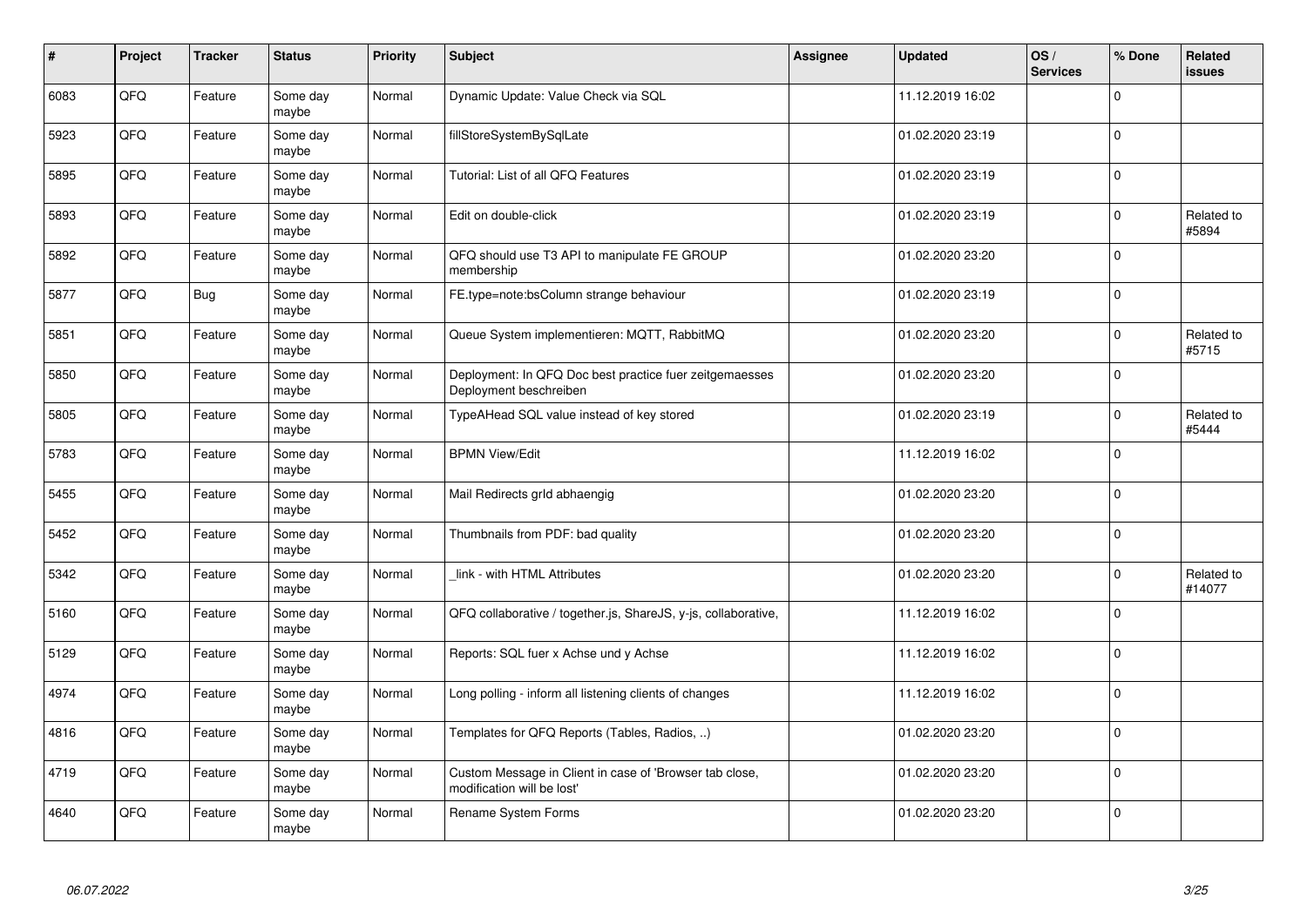| ∦    | Project | <b>Tracker</b> | <b>Status</b>     | <b>Priority</b> | <b>Subject</b>                                                                                                                                                | <b>Assignee</b> | <b>Updated</b>   | OS/<br><b>Services</b> | % Done      | Related<br><b>issues</b>                    |
|------|---------|----------------|-------------------|-----------------|---------------------------------------------------------------------------------------------------------------------------------------------------------------|-----------------|------------------|------------------------|-------------|---------------------------------------------|
| 4627 | QFQ     | Feature        | Some day<br>maybe | Normal          | dbupdate: all tables - check 'create', 'modified' if it is possible<br>to change to default 'CURRENT_TIMESTAMP' and modified<br>'ON UPDATE CURRENT_TIMESTAMP' |                 | 01.02.2020 23:20 |                        | $\Omega$    |                                             |
| 4626 | QFQ     | Feature        | Some day<br>maybe | Normal          | Mobile View: 'classBody=qfq-form-right' makes no sense                                                                                                        |                 | 01.02.2020 23:20 |                        | $\Omega$    |                                             |
| 4551 | QFQ     | Feature        | Some day<br>maybe | Normal          | Set 'pills' via dynamicUpdate to show/hide/disabled                                                                                                           |                 | 01.02.2020 23:20 |                        | $\Omega$    | Related to<br>#3752                         |
| 4546 | QFQ     | Bug            | Some day<br>maybe | Normal          | NH: SIP storage is destroyed                                                                                                                                  |                 | 01.02.2020 23:20 |                        | $\Omega$    |                                             |
| 4536 | QFQ     | Feature        | Some day<br>maybe | Normal          | FE upload: problem with delete if mutliple uploads an<br>FE.name="                                                                                            |                 | 01.02.2020 23:20 |                        | $\mathbf 0$ |                                             |
| 4446 | QFQ     | Feature        | Some day<br>maybe | Normal          | New FE get same feldContainerId as last modifed FE                                                                                                            |                 | 01.02.2020 23:20 |                        | $\Omega$    |                                             |
| 4445 | QFQ     | Feature        | Some day<br>maybe | Normal          | template group: Option to simulate fieldset                                                                                                                   |                 | 28.06.2021 14:11 |                        | $\Omega$    |                                             |
| 4444 | QFQ     | Feature        | Some day<br>maybe | Normal          | FE.type=upload: detect mime type                                                                                                                              |                 | 11.12.2019 16:02 |                        | $\Omega$    | Related to<br>#4303                         |
| 4443 | QFQ     | Feature        | Some day<br>maybe | Normal          | Form: multiple secondary tables                                                                                                                               |                 | 01.02.2020 23:20 |                        | $\Omega$    |                                             |
| 4442 | QFQ     | Feature        | Some day<br>maybe | Normal          | Special Column Name: _link - new symbol G (Glyph) to<br>choose any available symbol                                                                           |                 | 11.12.2019 16:02 |                        | $\mathbf 0$ |                                             |
| 4441 | QFQ     | Bug            | Some day<br>maybe | Normal          | \$_SERVER Vars sollten nur aus dem Store genommen<br>werden - Code entsprechend anpassen.                                                                     |                 | 11.12.2019 16:02 |                        | $\Omega$    |                                             |
| 4440 | QFQ     | Feature        | Some day<br>maybe | Normal          | Manual.rst: explain how to. expand PHP Session to 4h                                                                                                          |                 | 11.12.2019 16:02 |                        | $\Omega$    |                                             |
| 4439 | QFQ     | Feature        | Some day<br>maybe | Normal          | Log: report all actions fired by an FE Element, incl. the<br>original directive (slaveld, sqlInsert, )                                                        |                 | 01.02.2020 23:20 |                        | $\Omega$    | Related to<br>#4432,<br>Related to<br>#5458 |
| 4435 | QFQ     | Feature        | Some day<br>maybe | Normal          | Report: striptags - specify allowed tags                                                                                                                      |                 | 01.02.2020 23:20 |                        | $\Omega$    |                                             |
| 4433 | QFQ     | Feature        | Some day<br>maybe | Normal          | Log when SIP will be destroyed by QFQ for any (security)<br>reason                                                                                            |                 | 01.02.2020 23:20 |                        | $\Omega$    | Related to<br>#4432,<br>Related to<br>#5458 |
| 4194 | QFQ     | Feature        | In Progress       | Normal          | Bootstrap 4 ist jetzt offiziel                                                                                                                                |                 | 03.05.2021 20:47 |                        | $\Omega$    | Related to<br>#10114                        |
| 4138 | QFQ     | Bug            | Some day<br>maybe | Normal          | style fehlt                                                                                                                                                   |                 | 11.12.2019 16:03 |                        | $\mathbf 0$ |                                             |
| 4122 | QFQ     | i Bug          | Some day<br>maybe | Normal          | file: Render Mode hat keinen Effekt                                                                                                                           |                 | 11.12.2019 16:03 |                        | 0           |                                             |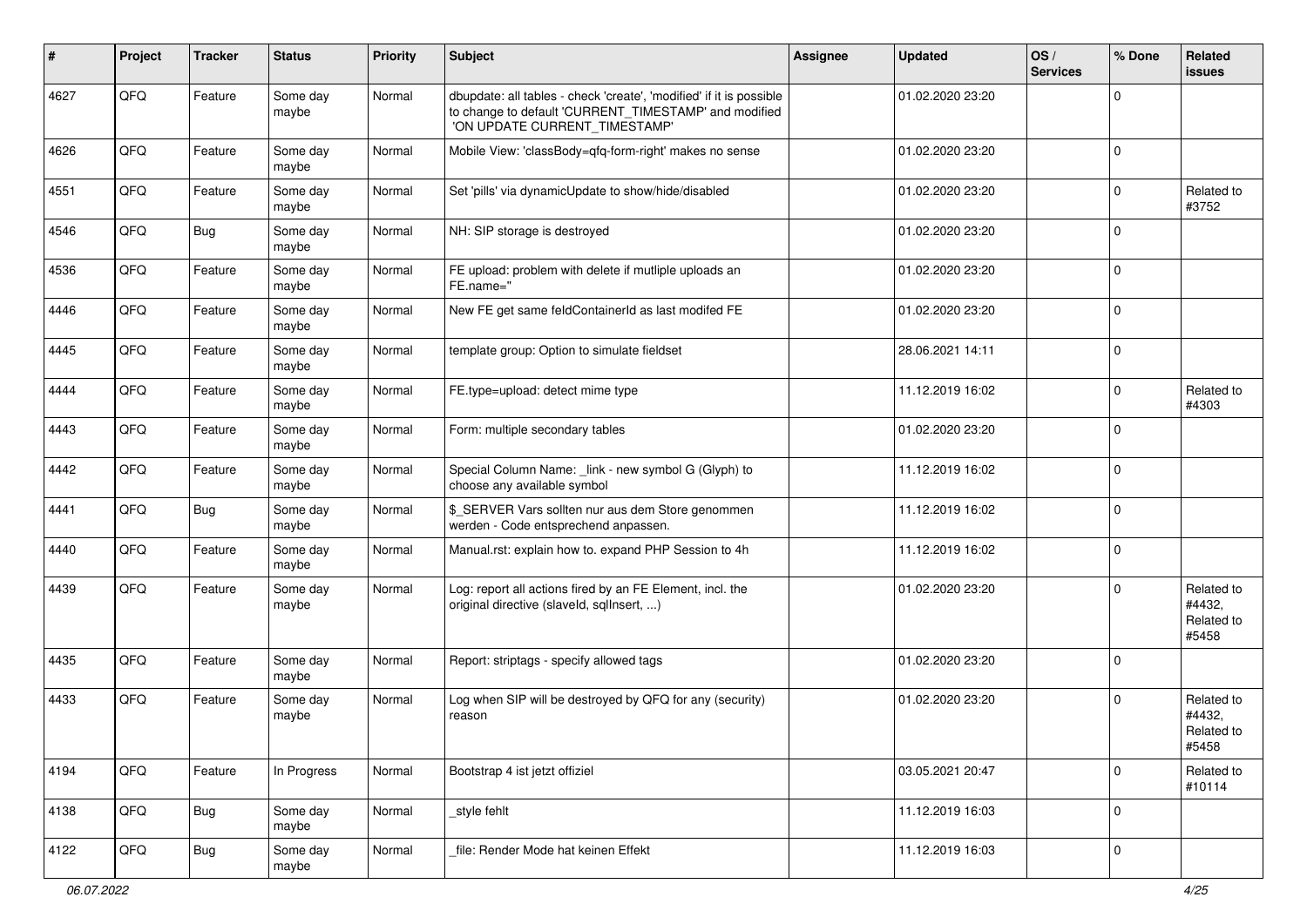| $\pmb{\#}$ | Project | <b>Tracker</b> | <b>Status</b>     | <b>Priority</b> | <b>Subject</b>                                                                                                                                           | <b>Assignee</b> | Updated                            | OS/<br><b>Services</b> | % Done      | Related<br><b>issues</b>                    |
|------------|---------|----------------|-------------------|-----------------|----------------------------------------------------------------------------------------------------------------------------------------------------------|-----------------|------------------------------------|------------------------|-------------|---------------------------------------------|
| 4027       | QFQ     | Feature        | Some day<br>maybe | Normal          | Missing: orange 'check' / 'bullet'                                                                                                                       |                 | 11.12.2019 16:03                   |                        | $\Omega$    |                                             |
| 3880       | QFQ     | Feature        | Some day<br>maybe | Normal          | Form 'Form': anlegen einer Tabelle                                                                                                                       |                 | 14.01.2021 10:12                   |                        | $\mathbf 0$ |                                             |
| 3879       | QFQ     | Feature        | Some day<br>maybe | Normal          | Form 'FormElement': Beim Feld 'name' rechts in der Notiz<br>einen Link einblenden - a) aktuelle Definition anzeigen, b)<br>Spalte in der Tabelle anlegen |                 | 11.12.2019 16:03                   |                        | $\Omega$    |                                             |
| 3878       | QFQ     | Feature        | Some day<br>maybe | Normal          | Form 'FormElement': Spalte 'name' typeAhead mit<br>Spaltennamen der Primarytable.                                                                        |                 | 11.12.2019 16:03                   |                        | $\Omega$    |                                             |
| 3646       | QFQ     | Feature        | Some day<br>maybe | Normal          | Moeglichkeit HTML Tags in Reports auszugeben (zu<br>enkodieren: htmlspecialchars)                                                                        |                 | 11.12.2019 16:02                   |                        | $\mathbf 0$ | Related to<br>#14320                        |
| 3617       | QFQ     | Feature        | Some day<br>maybe | Normal          | Load javascripts at bottom                                                                                                                               |                 | 11.12.2019 16:02                   |                        | $\Omega$    |                                             |
| 3495       | QFQ     | Feature        | Some day<br>maybe | Normal          | Predifined Parameter werden nicht in '+' (add new record)<br>SIP gerendert.                                                                              |                 | 11.12.2019 16:02                   |                        | $\Omega$    |                                             |
| 2950       | QFQ     | Feature        | Some day<br>maybe | Normal          | Inhalt QFQ Records als File                                                                                                                              |                 | 11.12.2019 16:03                   |                        | $\Omega$    |                                             |
| 1510       | QFQ     | Feature        | Some day<br>maybe | Normal          | jquery von google laden, falls das nicht geht lokal                                                                                                      |                 | 11.12.2019 16:03                   |                        | $\mathbf 0$ |                                             |
| 1253       | QFQ     | Feature        | Some day<br>maybe | Normal          | QF: Colorpicker                                                                                                                                          |                 | 11.12.2019 16:03                   |                        | $\mathbf 0$ |                                             |
| 1251       | QFQ     | Feature        | Some day<br>maybe | Normal          | QF: Combo                                                                                                                                                |                 | 11.12.2019 16:03                   |                        | $\Omega$    |                                             |
| 1234       | QFQ     | Feature        | Some day<br>maybe | Normal          | QF: Record numbering: Im Grid soll in Spalte 1optional die<br>laufende Nummer der Records angezeigt werden.                                              |                 | 01.02.2020 23:20                   |                        | $\Omega$    |                                             |
| 955        | QFQ     | Feature        | Some day<br>maybe | Normal          | QF: Notizen vor/nach dem Form                                                                                                                            |                 | 01.02.2020 23:20                   |                        | $\Omega$    |                                             |
| 10766      | QFQ     | Bug            | New               | High            | Radiobutton / parameter.buttonClass=btn-default: dynamic<br>update                                                                                       |                 | 03.05.2021 21:12                   |                        | $\Omega$    | Related to<br>#11237                        |
| 10114      | QFQ     | Feature        | New               | High            | Symbol (Link): 'G:' (Glyphicon) replaced by 'i:' (icon)                                                                                                  |                 | 07.12.2021 17:19                   |                        | $\Omega$    | Related to<br>#3797,<br>Related to<br>#4194 |
| 11850      | QFQ     | Feature        | New               | Urgent          | Wizard Form: basierend auf einer Tabelle eine Form<br>anlegen.                                                                                           |                 | 03.05.2021 21:12                   |                        |             | Blocked by<br>#8082                         |
| 880        | QFQ     | Feature        | Some day<br>maybe | Urgent          | Security: PHP, SQL Injection, XSS                                                                                                                        |                 | 03.05.2021 21:14                   |                        | $\mathbf 0$ | Related to<br>#14320                        |
| 1623       | QFQ     | Feature        | Some day<br>maybe | Normal          | RealURL                                                                                                                                                  |                 | 11.12.2019 16:03                   |                        | 30          |                                             |
| 14185      | QFQ     | Feature        | New               | Normal          | External/Autocron.php - better suitable directory                                                                                                        |                 | Support: System   28.05.2022 11:03 |                        | 0           |                                             |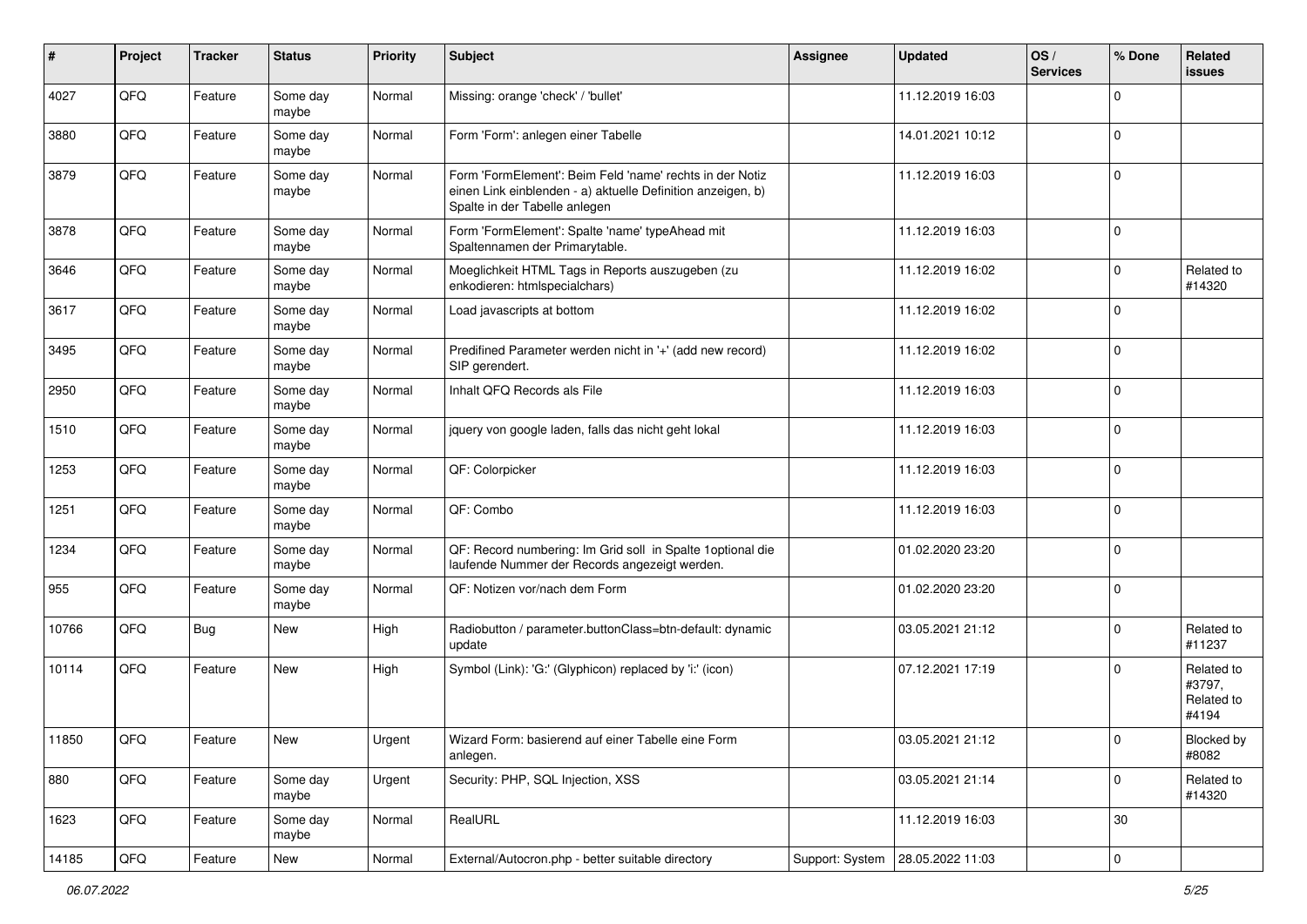| #     | Project | <b>Tracker</b> | <b>Status</b>     | <b>Priority</b> | <b>Subject</b>                                                                     | <b>Assignee</b> | Updated          | OS/<br><b>Services</b> | % Done      | Related<br><b>issues</b>                                               |
|-------|---------|----------------|-------------------|-----------------|------------------------------------------------------------------------------------|-----------------|------------------|------------------------|-------------|------------------------------------------------------------------------|
| 13647 | QFQ     | <b>Bug</b>     | <b>New</b>        | Normal          | Autofocus funktioniert nicht auf Chrome                                            | Benjamin Baer   | 19.03.2022 17:44 |                        | $\Omega$    |                                                                        |
| 13528 | QFQ     | <b>Bug</b>     | <b>New</b>        | Normal          | gfg.io > releases: es wird kein neues Release angelegt                             | Benjamin Baer   | 19.03.2022 17:46 |                        | $\Omega$    |                                                                        |
| 12556 | QFQ     | Feature        | <b>New</b>        | Normal          | Pills Title: colored = static or dynamic on allrequiredgiven                       | Benjamin Baer   | 19.03.2022 17:49 |                        | $\Omega$    |                                                                        |
| 12490 | QFQ     | Feature        | New               | Normal          | Loading Plugins in QFQ - see what tinymce does. (lazy<br>loading)                  | Benjamin Baer   | 08.06.2022 10:37 |                        | $\Omega$    | Related to<br>#12611,<br>Related to<br>#10013,<br>Related to<br>#7732  |
| 12476 | QFQ     | Feature        | New               | Normal          | clearMe: a) should trigger 'dirty', b) sticky on textarea resize                   | Benjamin Baer   | 04.01.2022 08:40 |                        | 0           | Related to<br>#9528                                                    |
| 10003 | QFQ     | Feature        | Priorize          | Normal          | fieldset: stronger visualize group                                                 | Benjamin Baer   | 12.02.2020 08:13 |                        | $\mathbf 0$ |                                                                        |
| 9898  | QFQ     | Bug            | Feedback          | Normal          | Formular trotz Timeout gespeichert                                                 | Benjamin Baer   | 01.02.2020 15:56 |                        | $\Omega$    |                                                                        |
| 9535  | QFQ     | Bug            | Feedback          | Normal          | Report:  AS '_vertical' - column to wide - vertical >> rot45,<br>rot <sub>90</sub> | Benjamin Baer   | 01.02.2020 15:56 |                        | 0           |                                                                        |
| 9135  | QFQ     | Feature        | Priorize          | Normal          | Progress Bar generic / replace old hourglass download<br>popup                     | Benjamin Baer   | 03.01.2022 07:43 |                        | $\Omega$    |                                                                        |
| 9130  | QFQ     | Feature        | Some day<br>maybe | Normal          | tablesorter: Automatic Row numbering / Zeilenummer                                 | Benjamin Baer   | 01.02.2020 23:22 |                        | $\Omega$    |                                                                        |
| 7965  | QFQ     | Feature        | Priorize          | Normal          | Input type 'text' with visual format - currency                                    | Benjamin Baer   | 03.01.2022 07:45 |                        | $\mathbf 0$ |                                                                        |
| 7732  | QFQ     | Feature        | Some day<br>maybe | Normal          | Javascript: Lazy Loading der add on libs                                           | Benjamin Baer   | 08.06.2022 10:38 |                        | $\Omega$    | Related to<br>#12611,<br>Related to<br>#12490,<br>Related to<br>#10013 |
| 7730  | QFQ     | Feature        | Priorize          | Normal          | SELECT Box: title in between                                                       | Benjamin Baer   | 01.02.2020 23:22 |                        | 0           |                                                                        |
| 6972  | QFQ     | Feature        | Some day<br>maybe | Normal          | Fabric Clipboard / cross browser tab                                               | Benjamin Baer   | 01.02.2020 23:21 |                        | $\Omega$    |                                                                        |
| 6970  | QFQ     | Feature        | Some day<br>maybe | Normal          | tablesorter: default fuer 'sortReset' aendern von 'Ctrl' zu 'Alt'                  | Benjamin Baer   | 01.02.2020 23:21 |                        | $\Omega$    |                                                                        |
| 6870  | QFQ     | Feature        | Priorize          | Normal          | Click on '_link' triggers an API call                                              | Benjamin Baer   | 03.01.2022 08:25 |                        | $\Omega$    |                                                                        |
| 6801  | QFQ     | Feature        | Priorize          | Normal          | Fabric: Maximize / FullIscreen                                                     | Benjamin Baer   | 21.03.2022 09:56 |                        | $\Omega$    |                                                                        |
| 6566  | QFQ     | <b>Bug</b>     | Priorize          | Normal          | Link Function 'delete': provided parameter missing on page<br>reload               | Benjamin Baer   | 03.01.2022 08:08 |                        | $\mathbf 0$ |                                                                        |
| 6224  | QFQ     | Feature        | Priorize          | Normal          | Dynamic update: fade in/out fields                                                 | Benjamin Baer   | 21.03.2022 09:50 |                        | $\mathbf 0$ |                                                                        |
| 6140  | QFQ     | <b>Bug</b>     | Priorize          | Normal          | QFQ DnD Sort: Locked fields                                                        | Benjamin Baer   | 21.03.2022 09:56 |                        | 0           |                                                                        |
| 5562  | QFQ     | Feature        | Priorize          | Normal          | Drag'n'Drop fuer Uploads                                                           | Benjamin Baer   | 21.03.2022 09:52 |                        | 0           | Related to<br>#9706                                                    |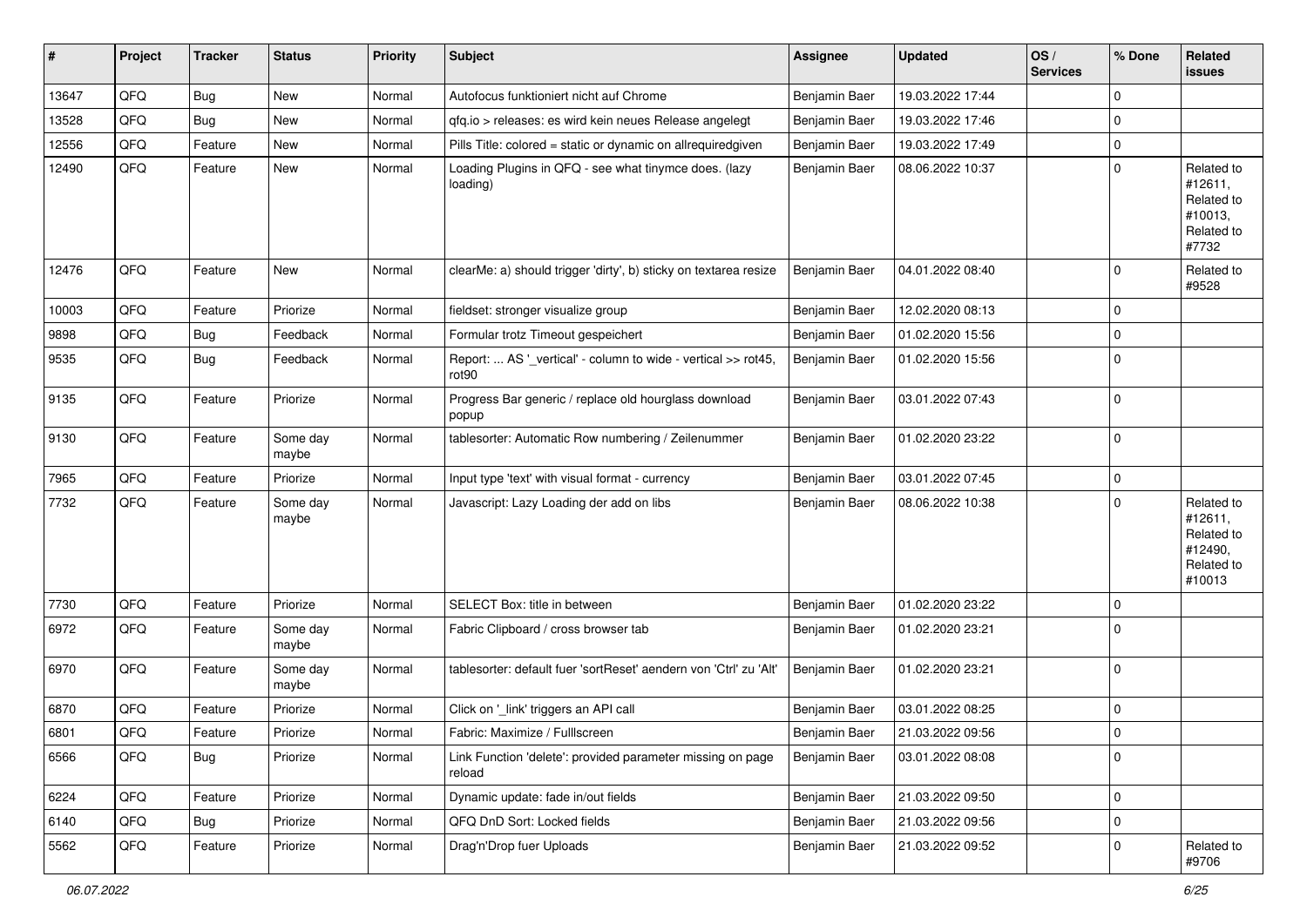| #     | Project | <b>Tracker</b> | <b>Status</b>     | <b>Priority</b> | <b>Subject</b>                                                                                                                                           | <b>Assignee</b>     | <b>Updated</b>   | OS/<br><b>Services</b> | % Done      | Related<br><b>issues</b> |
|-------|---------|----------------|-------------------|-----------------|----------------------------------------------------------------------------------------------------------------------------------------------------------|---------------------|------------------|------------------------|-------------|--------------------------|
| 5389  | QFQ     | Feature        | Some day<br>maybe | Normal          | QFQ Design: Multline label / note                                                                                                                        | Benjamin Baer       | 01.02.2020 23:19 |                        | O           |                          |
| 5366  | QFQ     | Feature        | Priorize          | Normal          | Saving with keyboard shortcuts                                                                                                                           | Benjamin Baer       | 21.03.2022 09:47 |                        | $\mathbf 0$ |                          |
| 5024  | QFQ     | Feature        | Some day<br>maybe | Normal          | Fabric: Generate PDF with edits                                                                                                                          | Benjamin Baer       | 01.02.2020 23:20 |                        | $\Omega$    | Related to<br>#10704     |
| 4457  | QFQ     | Bug            | Priorize          | Normal          | typeahead: pressing return to select an item, saves the form<br>and closes the form.                                                                     | Benjamin Baer       | 03.01.2022 08:01 |                        | $\Omega$    | Related to<br>#4398      |
| 4454  | QFQ     | Bug            | Some day<br>maybe | Normal          | Required Elements: multiple elements in a row - whole row<br>marked if only one input is empty.                                                          | Benjamin Baer       | 01.02.2020 23:20 |                        | $\Omega$    |                          |
| 4420  | QFQ     | Feature        | Some day<br>maybe | Normal          | Client: Local Storage - store the changes of a form, local in<br>the browser.                                                                            | Benjamin Baer       | 11.12.2019 16:02 |                        | $\Omega$    |                          |
| 4398  | QFQ     | <b>Bug</b>     | Some day<br>maybe | Normal          | Typeahead: mouse click in a prefilled input opens a single<br>item dropdown with the current value - click on it seems to<br>set the value, not the key. | Benjamin Baer       | 01.02.2020 23:20 |                        | $\Omega$    | Related to<br>#4457      |
| 3692  | QFQ     | Feature        | Some day<br>maybe | Normal          | QFQ Webseite                                                                                                                                             | Benjamin Baer       | 11.12.2019 16:02 |                        | $\Omega$    | Related to<br>#5033      |
| 3415  | QFQ     | Feature        | Some day<br>maybe | Normal          | FE Login Box Templatefile                                                                                                                                | Benjamin Baer       | 11.12.2019 16:02 |                        | 0           |                          |
| 2063  | QFQ     | Bug            | Some day<br>maybe | Normal          | Pills auf 'inaktiv' setzen falls keine Element auf dem Pill<br>sichtbar sind.                                                                            | Benjamin Baer       | 11.12.2019 16:03 |                        | 0           | Related to<br>#3752      |
| 11237 | QFQ     | <b>Bug</b>     | <b>New</b>        | High            | Radiobutton / parameter.buttonClass= btn-default - kein dirty<br>Trigger                                                                                 | Benjamin Baer       | 03.05.2021 21:12 |                        | $\Omega$    | Related to<br>#10766     |
| 11057 | QFQ     | <b>Bug</b>     | <b>New</b>        | High            | Checkboxes ohne span.checkmark im Report werden<br>ausgeblendet                                                                                          | Benjamin Baer       | 03.05.2021 21:12 |                        | $\Omega$    | Related to<br>#11039     |
| 9548  | QFQ     | Feature        | Feedback          | High            | FormElement: Pattern mismatch - optional report only on<br>focus lost                                                                                    | Benjamin Baer       | 03.05.2021 21:14 |                        | $\Omega$    |                          |
| 7602  | QFQ     | Feature        | ToDo              | High            | Multi Select: with checkboxes                                                                                                                            | Benjamin Baer       | 22.03.2022 09:07 |                        | 0           |                          |
| 2665  | QFQ     | Bug            | Priorize          | Normal          | Dynamic Update funktioniert nicht, wenn beim<br>entsprechenden FormElement eine size angegeben ist.                                                      | Benjamin Baer       | 03.01.2022 08:12 |                        | 30          |                          |
| 8522  | QFQ     | Feature        | Some day<br>maybe | Normal          | build QFQ - npm warnings                                                                                                                                 | Benjamin Baer       | 01.02.2020 23:19 |                        | 50          |                          |
| 7456  | QFQ     | <b>Bug</b>     | Some day<br>maybe | Low             | Todos in Code: solve or make ticket                                                                                                                      | <b>Carsten Rose</b> | 16.09.2021 15:10 |                        | $\mathbf 0$ |                          |
| 3537  | QFQ     | Feature        | Some day<br>maybe | Low             | SHOW COLUMNS FROM tableName - Extend '{{!'<br>definition                                                                                                 | Carsten Rose        | 11.12.2019 16:02 |                        | $\mathbf 0$ |                          |
| 3273  | QFQ     | Feature        | Some day<br>maybe | Low             | Dirty Flag in Form                                                                                                                                       | Carsten Rose        | 11.12.2019 16:02 |                        | $\mathbf 0$ |                          |
| 14464 | QFQ     | Support        | New               | Normal          | Exception: Missing button to edit FormElement with broken<br>sqlValidate / beforeLoad                                                                    | Carsten Rose        | 04.07.2022 00:13 |                        | 0           |                          |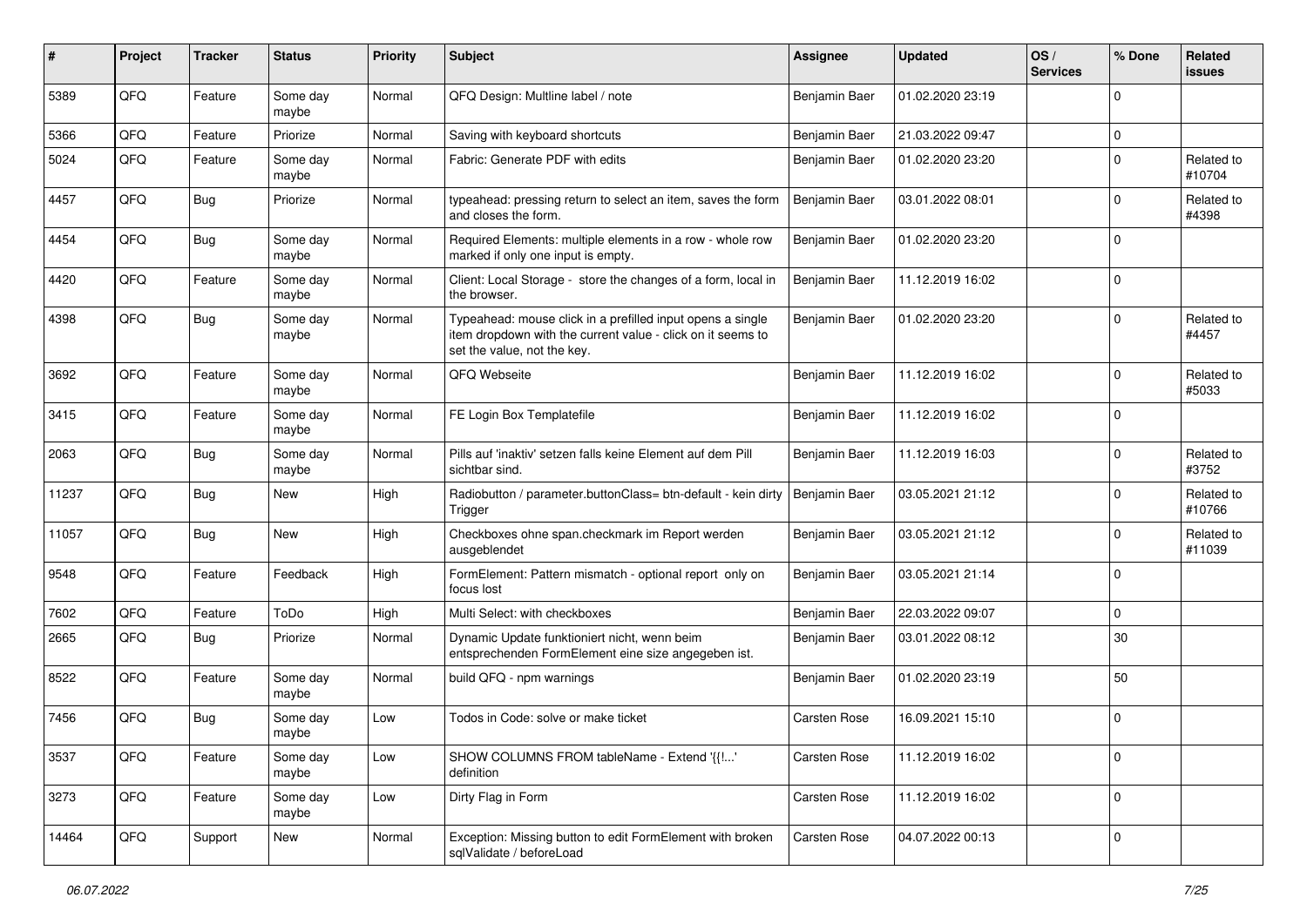| #     | Project | <b>Tracker</b> | <b>Status</b>              | <b>Priority</b> | Subject                                                                                  | <b>Assignee</b>     | <b>Updated</b>   | OS/<br><b>Services</b> | % Done      | Related<br><b>issues</b>                    |
|-------|---------|----------------|----------------------------|-----------------|------------------------------------------------------------------------------------------|---------------------|------------------|------------------------|-------------|---------------------------------------------|
| 14371 | QFQ     | Feature        | Priorize                   | Normal          | LDAP via REPORT                                                                          | Carsten Rose        | 19.06.2022 16:37 |                        | $\Omega$    |                                             |
| 14323 | QFQ     | <b>Bug</b>     | In Progress                | Normal          | Report: render=both single - no impact                                                   | <b>Carsten Rose</b> | 19.06.2022 18:31 |                        | $\mathbf 0$ |                                             |
| 14305 | QFQ     | <b>Bug</b>     | New                        | Normal          | Inline Report editing does not create history entries                                    | Carsten Rose        | 10.06.2022 11:55 |                        | $\Omega$    |                                             |
| 14304 | QFQ     | <b>Bug</b>     | New                        | Normal          | table sorter view safer does not work                                                    | Carsten Rose        | 10.06.2022 11:49 |                        | $\Omega$    |                                             |
| 14290 | QFQ     | Feature        | Priorize                   | Normal          | FormEditor: Show Table Definition                                                        | <b>Carsten Rose</b> | 19.06.2022 16:37 |                        | $\Omega$    |                                             |
| 14283 | QFQ     | <b>Bug</b>     | Priorize                   | Normal          | HEIC / HEIF convert doesn't trigger                                                      | <b>Carsten Rose</b> | 19.06.2022 16:37 |                        | $\Omega$    |                                             |
| 14233 | QFQ     | <b>Bug</b>     | New                        | Normal          | AS _link: question - HTML is not rendered                                                | Carsten Rose        | 28.05.2022 11:02 |                        | $\mathbf 0$ |                                             |
| 14175 | QFQ     | <b>Bug</b>     | In Progress                | Normal          | Opening a form with no QFQ Session cookie fails                                          | <b>Carsten Rose</b> | 03.06.2022 10:40 |                        | $\Omega$    |                                             |
| 14091 | QFQ     | <b>Bug</b>     | New                        | Normal          | inconsistent template path for twig                                                      | <b>Carsten Rose</b> | 19.04.2022 18:36 |                        | $\Omega$    |                                             |
| 14090 | QFQ     | Feature        | <b>New</b>                 | Normal          | Nützliche _script funktionen                                                             | <b>Carsten Rose</b> | 28.05.2022 11:03 |                        | $\mathbf 0$ |                                             |
| 14077 | QFQ     | Bug            | New                        | Normal          | As _link: Attribute 'class' missing by r:1 and r:3 - but should<br>set                   | <b>Carsten Rose</b> | 28.05.2022 11:02 |                        | $\Omega$    | Related to<br>#5342,<br>Related to<br>#4343 |
| 13843 | QFQ     | Feature        | New                        | Normal          | Create JWT via QFQ                                                                       | <b>Carsten Rose</b> | 19.03.2022 17:42 |                        | $\Omega$    |                                             |
| 13841 | QFQ     | Feature        | New                        | Normal          | Create PDF via iText - evaluate                                                          | <b>Carsten Rose</b> | 19.03.2022 17:42 |                        | $\Omega$    |                                             |
| 13706 | QFQ     | <b>Bug</b>     | New                        | Normal          | Wrong CheckType in FieldElement LastStatus of Form Cron                                  | <b>Carsten Rose</b> | 21.01.2022 18:20 |                        | $\Omega$    |                                             |
| 13700 | QFQ     | Feature        | New                        | Normal          | Redesign qfq.io Seite                                                                    | Carsten Rose        | 19.03.2022 17:43 |                        | $\mathbf 0$ |                                             |
| 13659 | QFQ     | <b>Bug</b>     | New                        | Normal          | wrong sanitize class applied to R-store                                                  | <b>Carsten Rose</b> | 15.01.2022 14:23 |                        | 0           |                                             |
| 13592 | QFQ     | Bug            | New                        | Normal          | QFQ Build Queue: das vergeben von Tags klappt nicht. Es<br>werden keine Releases gebaut. | <b>Carsten Rose</b> | 19.03.2022 17:45 |                        | $\Omega$    |                                             |
| 13566 | QFQ     | Feature        | Ready to sync<br>(develop) | Normal          | Delete config-example.qfq.php file                                                       | Carsten Rose        | 23.12.2021 09:25 |                        | $\Omega$    |                                             |
| 13467 | QFQ     | Feature        | New                        | Normal          | ChangeLog Generator                                                                      | <b>Carsten Rose</b> | 19.03.2022 17:46 |                        | $\Omega$    | Related to<br>#11460                        |
| 13460 | QFQ     | Bug            | New                        | Normal          | Doc: Password set/reset  password should not processed<br>with 'html encode'             | <b>Carsten Rose</b> | 19.03.2022 17:46 |                        | 0           |                                             |
| 13451 | QFQ     | <b>Bug</b>     | New                        | Normal          | Character Counter / Max Character: Problem in Safari                                     | <b>Carsten Rose</b> | 15.04.2022 17:18 |                        | $\mathbf 0$ |                                             |
| 13354 | QFQ     | Feature        | New                        | Normal          | Using Websocket in QFQ                                                                   | <b>Carsten Rose</b> | 05.07.2022 16:26 |                        | $\Omega$    | Related to<br>#11076                        |
| 13332 | QFQ     | Bug            | New                        | Normal          | Multi Form: Required Felder werden visuell nicht markiert.                               | Carsten Rose        | 19.03.2022 17:47 |                        | $\mathbf 0$ |                                             |
| 13331 | QFQ     | Bug            | New                        | Normal          | Multi Form: Clear Icon misplaced                                                         | Carsten Rose        | 19.03.2022 17:47 |                        | $\mathbf 0$ |                                             |
| 12716 | QFQ     | <b>Bug</b>     | New                        | Normal          | template group: Pattern only applied to first instance                                   | Carsten Rose        | 19.03.2022 17:47 |                        | $\mathbf 0$ |                                             |
| 12714 | QFQ     | <b>Bug</b>     | New                        | Normal          | Conversion of GIF to PDF broken when GIF contains Alpha.                                 | Carsten Rose        | 19.03.2022 17:49 |                        | 0           |                                             |
| 12679 | QFQ     | Feature        | New                        | Normal          | tablesorter: custom column width                                                         | Carsten Rose        | 16.06.2021 11:10 |                        | $\mathbf 0$ |                                             |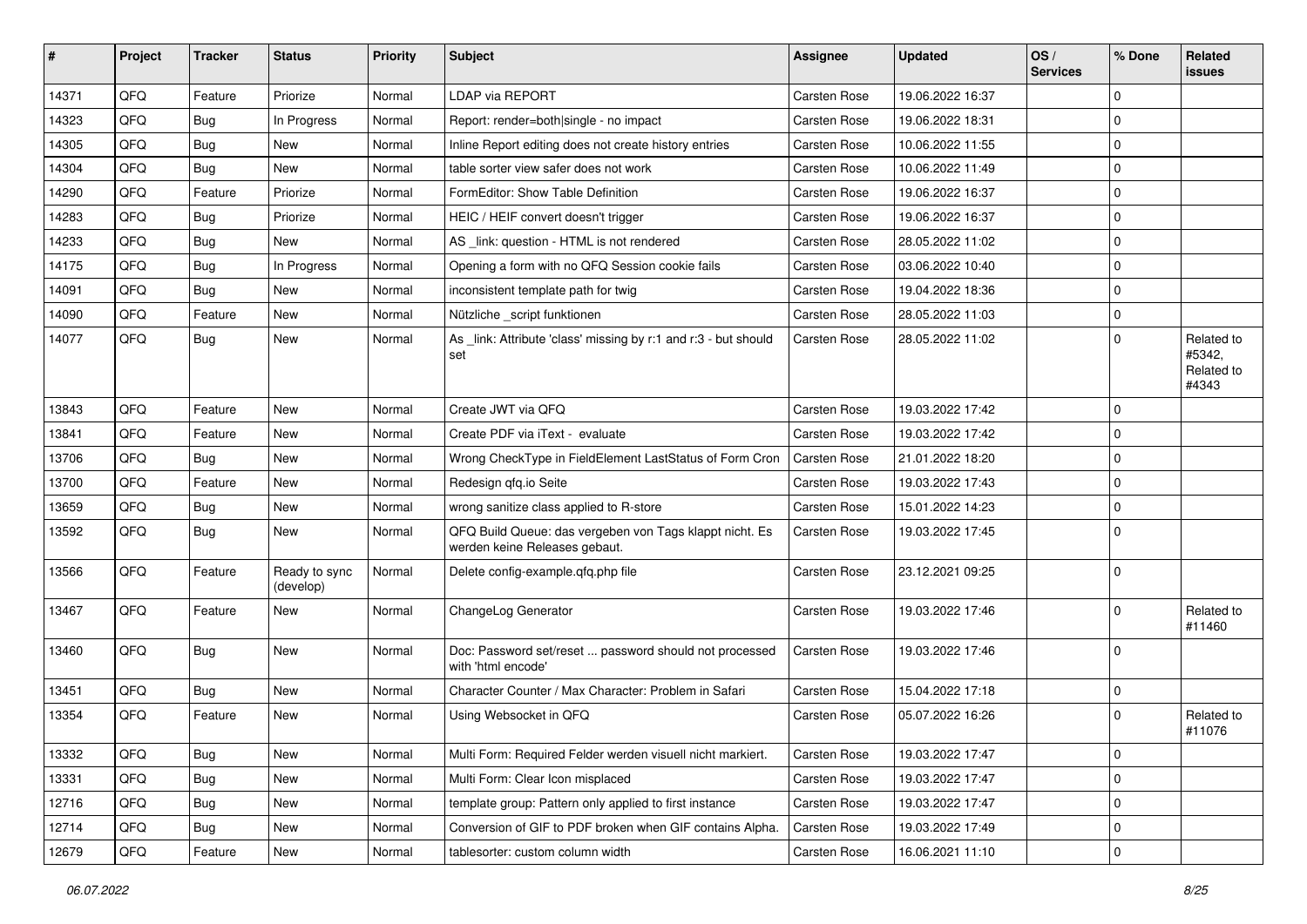| #     | Project | <b>Tracker</b> | <b>Status</b>     | <b>Priority</b> | <b>Subject</b>                                                                                                                                      | <b>Assignee</b>     | <b>Updated</b>   | OS/<br><b>Services</b> | % Done      | <b>Related</b><br>issues                                              |
|-------|---------|----------------|-------------------|-----------------|-----------------------------------------------------------------------------------------------------------------------------------------------------|---------------------|------------------|------------------------|-------------|-----------------------------------------------------------------------|
| 12664 | QFQ     | Feature        | New               | Normal          | TinyMCE: report/remove malicous HTML/JS Code                                                                                                        | Carsten Rose        | 19.03.2022 17:47 |                        | $\Omega$    | Related to<br>#14320                                                  |
| 12611 | QFQ     | Feature        | Some day<br>maybe | Normal          | Refactoring: Bootstrap with Lazy Loading                                                                                                            | <b>Carsten Rose</b> | 08.06.2022 10:37 |                        | $\Omega$    | Related to<br>#12490,<br>Related to<br>#10013,<br>Related to<br>#7732 |
| 12603 | QFQ     | Feature        | New               | Normal          | Dropdown (Select), Radio, checkbox:<br>itemListAlways={{!SELECT key, value}}                                                                        | <b>Carsten Rose</b> | 19.03.2022 17:47 |                        | $\Omega$    |                                                                       |
| 12581 | QFQ     | Bug            | <b>New</b>        | Normal          | Form.forward=close: Record 'new' in new browser tab ><br>save (& close) >> Form is not reloaded with new created<br>record id and stays in mode=new | Carsten Rose        | 19.03.2022 17:48 |                        | I٥          |                                                                       |
| 12546 | QFQ     | Bug            | Feedback          | Normal          | Branch 'Development' - Unit Tests mit dirty workaround<br>angepasst                                                                                 | Carsten Rose        | 19.03.2022 17:48 |                        | $\Omega$    |                                                                       |
| 12520 | QFQ     | Bug            | <b>New</b>        | Normal          | Switch FE User: still active even FE User session expired                                                                                           | <b>Carsten Rose</b> | 19.03.2022 17:48 |                        | $\mathbf 0$ |                                                                       |
| 12512 | QFQ     | Bug            | <b>New</b>        | Normal          | Some MySQL Installation can't use 'stored procedures'                                                                                               | <b>Carsten Rose</b> | 19.03.2022 17:48 |                        | $\Omega$    |                                                                       |
| 12504 | QFQ     | Feature        | Priorize          | Normal          | sql.log: report fe.id                                                                                                                               | <b>Carsten Rose</b> | 05.05.2021 22:09 |                        | l O         |                                                                       |
| 12503 | QFQ     | Feature        | Priorize          | Normal          | Detect dangerous UPDATE statement with missing WHERE                                                                                                | <b>Carsten Rose</b> | 05.05.2021 22:09 |                        | $\Omega$    |                                                                       |
| 12480 | QFQ     | Feature        | <b>New</b>        | Normal          | If QFQ upgrade is running, block further request                                                                                                    | Carsten Rose        | 03.05.2021 20:45 |                        | l 0         |                                                                       |
| 12477 | QFQ     | Feature        | <b>New</b>        | Normal          | Support for refactoring: Form, FormElement, diverse<br>Tabellen/Spalten, tt-content Records                                                         | Carsten Rose        | 03.05.2021 20:45 |                        | l o         |                                                                       |
| 12474 | QFQ     | Feature        | New               | Normal          | Check BaseConfigURL if it is given and the the last char is '/                                                                                      | <b>Carsten Rose</b> | 03.05.2021 20:45 |                        | $\mathbf 0$ |                                                                       |
| 12465 | QFQ     | Feature        | New               | Normal          | QFQ Function: use in FE to fill StoreRecord                                                                                                         | <b>Carsten Rose</b> | 05.05.2021 21:58 |                        | $\Omega$    |                                                                       |
| 12452 | QFQ     | Feature        | Priorize          | Normal          | BaseURL: alsways with '/' at the end                                                                                                                | Carsten Rose        | 19.06.2022 13:45 |                        | $\Omega$    | Related to<br>#10782                                                  |
| 12439 | QFQ     | Feature        | In Progress       | Normal          | TinyMCE Paste from Word & Character Count/Limit                                                                                                     | <b>Carsten Rose</b> | 05.05.2021 22:15 |                        | $\mathbf 0$ |                                                                       |
| 12413 | QFQ     | Feature        | New               | Normal          | STORE_TYPO3: enhance for {{be_users.email:T}},<br>{{fe users.email:T}}                                                                              | Carsten Rose        | 03.05.2021 20:45 |                        | $\Omega$    | Related to<br>#12412.<br>Related to<br>#10012                         |
| 12412 | QFQ     | Feature        | New               | Normal          | Action/Escape qualifier 'e' (empty), '0': if given, an empty<br>string (or '0') will be treated as 'not found'                                      | Carsten Rose        | 08.05.2021 09:40 |                        | $\Omega$    | Related to<br>#12413,<br>Related to<br>#10012                         |
| 12400 | QFQ     | Feature        | New               | Normal          | Tutorial ist in QFQ Doku, Wird in der Suche gefunden, es<br>gibt aber kein Menupunkt - Inhalt ueberpruefen                                          | <b>Carsten Rose</b> | 03.05.2021 20:45 |                        | $\Omega$    |                                                                       |
| 12337 | QFQ     | Feature        | Some day<br>maybe | Normal          | Database.php: better caching                                                                                                                        | Carsten Rose        | 16.09.2021 15:10 |                        | $\Omega$    |                                                                       |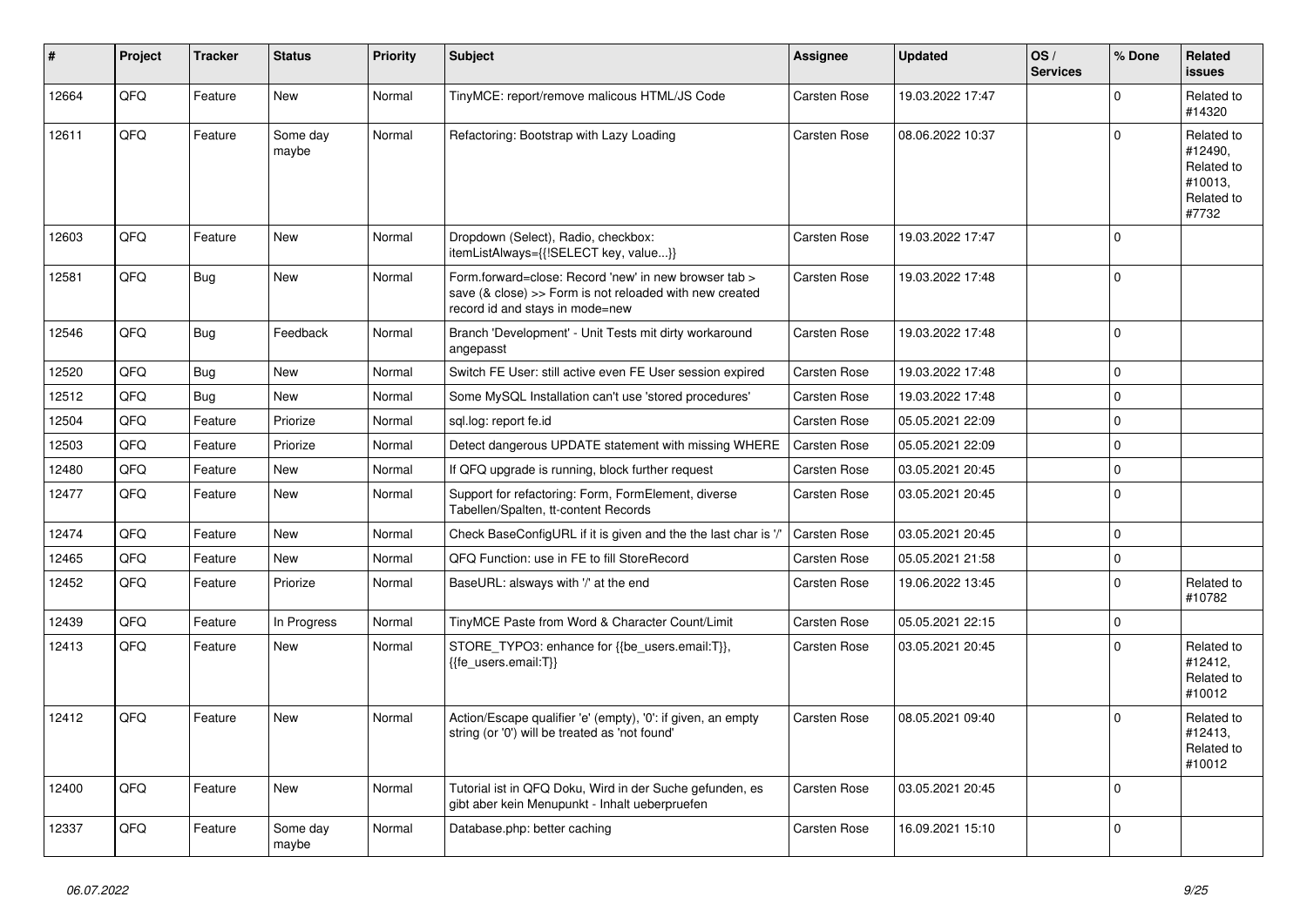| #     | Project | <b>Tracker</b> | <b>Status</b>     | Priority | <b>Subject</b>                                                                                       | Assignee                                               | <b>Updated</b>      | OS/<br><b>Services</b> | % Done      | Related<br>issues                             |                      |
|-------|---------|----------------|-------------------|----------|------------------------------------------------------------------------------------------------------|--------------------------------------------------------|---------------------|------------------------|-------------|-----------------------------------------------|----------------------|
| 12330 | QFQ     | Feature        | New               | Normal   | Copy to input field / text area / TinyMCE                                                            | <b>Carsten Rose</b>                                    | 07.04.2021 09:01    |                        | $\Omega$    |                                               |                      |
| 12327 | QFQ     | <b>Bug</b>     | New               | Normal   | Copy to clipboard: Glyphicon can not be changed                                                      | <b>Carsten Rose</b>                                    | 27.12.2021 17:59    |                        | $\mathbf 0$ |                                               |                      |
| 12325 | QFQ     | <b>Bug</b>     | Priorize          | Normal   | MultiDB form.dblndex not working for report syntax                                                   | <b>Carsten Rose</b>                                    | 07.09.2021 13:37    |                        | $\Omega$    | Related to<br>#12145,<br>Related to<br>#12314 |                      |
| 12315 | QFQ     | Feature        | Some day<br>maybe | Normal   | Form History (Diffs) / Backups                                                                       | <b>Carsten Rose</b>                                    | 16.09.2021 15:10    |                        | $\Omega$    |                                               |                      |
| 12269 | QFQ     | Feature        | New               | Normal   | 2FA - Login                                                                                          | <b>Carsten Rose</b>                                    | 03.05.2021 20:45    |                        | $\mathbf 0$ |                                               |                      |
| 12187 | QFQ     | <b>Bug</b>     | New               | Normal   | Trigger FormAsFile() via Report: probably problem with multi<br>DB setup                             | <b>Carsten Rose</b>                                    | 20.03.2021 21:20    |                        | $\Omega$    |                                               |                      |
| 12163 | QFQ     | Feature        | <b>New</b>        | Normal   | Checkbox: table wrap                                                                                 | Carsten Rose                                           | 03.05.2021 20:51    |                        | $\Omega$    |                                               |                      |
| 12162 | QFQ     | Feature        | <b>New</b>        | Normal   | FE.type=sendmail: personalized mailing (several mails) via<br>template                               | <b>Carsten Rose</b>                                    | 03.05.2021 20:45    |                        | $\Omega$    |                                               |                      |
| 12146 | QFQ     | Feature        | New               | Normal   | Autocron Job: Anzeigen wann der naechste Job ausgefuehrt<br>wird, resp das er nicht ausgefuehrt wird | Carsten Rose                                           | 15.03.2021 15:23    |                        | 0           |                                               |                      |
| 12133 | QFQ     | <b>Bug</b>     | <b>New</b>        | Normal   | NPM, phpSpreadSheet aktualisieren                                                                    | <b>Carsten Rose</b>                                    | 15.03.2021 09:04    |                        | $\Omega$    |                                               |                      |
| 12119 | QFQ     | Feature        | New               | Normal   | AS paged: error message missing if there ist no 'r' argument.                                        | <b>Carsten Rose</b>                                    | 03.05.2021 20:51    |                        | $\mathbf 0$ |                                               |                      |
| 12109 | QFQ     | Feature        | New               | Normal   | Donwload Link: Plain, SIP, Persistent Link, Peristent SIP -<br>new notation                          | <b>Carsten Rose</b>                                    | 03.05.2021 20:45    |                        | $\Omega$    | Related to<br>#12085                          |                      |
| 12045 | QFQ     | <b>Bug</b>     | <b>New</b>        | Normal   | templateGroup afterSave FE: Aufruf ohne<br>sqlHonorFormElements funktioniert nicht                   | <b>Carsten Rose</b>                                    | 18.02.2021 16:33    |                        | $\Omega$    |                                               |                      |
| 12040 | QFQ     | <b>Bug</b>     | <b>New</b>        | Normal   | FE Mode 'hidden' für zwei FEs auf einer Zeile                                                        | Carsten Rose                                           | 18.02.2021 10:13    |                        | $\mathbf 0$ |                                               |                      |
| 12024 | QFQ     | Feature        | New               | Normal   | Excel Export: text columns by default decode<br>htmlspeciachar()                                     | <b>Carsten Rose</b>                                    | 17.02.2021 23:55    |                        | $\Omega$    | Related to<br>#12022                          |                      |
| 12023 | QFQ     | Feature        | New               | Normal   | MySQL Stored Precdure: QDECODESPECIALCHAR()                                                          | <b>Carsten Rose</b>                                    | 16.02.2021 11:16    |                        | $\Omega$    | Related to<br>#12022                          |                      |
| 11980 | QFQ     | Feature        | In Progress       | Normal   | protected verzeichnis MUSS geschützt werden                                                          | <b>Carsten Rose</b>                                    | 07.09.2021 13:30    |                        | $\mathbf 0$ |                                               |                      |
| 11955 | QFQ     | Feature        | New               | Normal   | subrecord: new title option to set <th> attributes - e.g. to<br/>customize tablesorter options.</th> | attributes - e.g. to<br>customize tablesorter options. | <b>Carsten Rose</b> | 03.05.2021 20:47       |             | $\Omega$                                      | Related to<br>#11775 |
| 11775 | QFQ     | Feature        | New               | Normal   | Subrecord Tooltip pro Feld                                                                           | <b>Carsten Rose</b>                                    | 18.12.2020 15:22    |                        | $\Omega$    | Related to<br>#11955                          |                      |
| 11752 | QFQ     | <b>Bug</b>     | <b>New</b>        | Normal   | checkbox renders multiple input elements with same name                                              | <b>Carsten Rose</b>                                    | 17.12.2020 14:58    |                        | $\Omega$    | Related to<br>#11750                          |                      |
| 11747 | QFQ     | Feature        | <b>New</b>        | Normal   | Maintenance Page with Redirect                                                                       | <b>Carsten Rose</b>                                    | 03.05.2021 20:47    |                        | $\Omega$    | Related to<br>#11741                          |                      |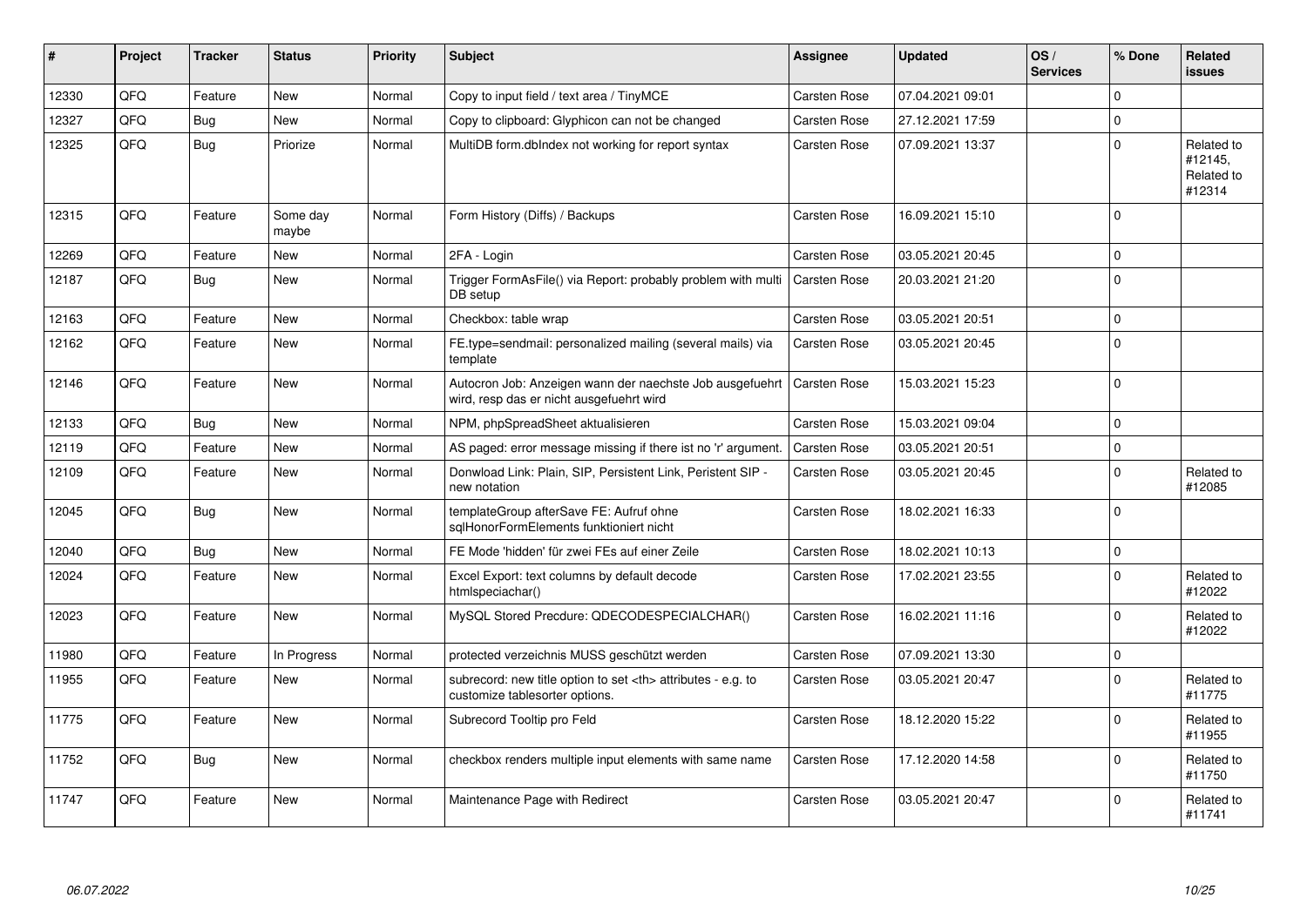| $\sharp$ | Project | <b>Tracker</b> | <b>Status</b>     | <b>Priority</b> | <b>Subject</b>                                                                      | <b>Assignee</b>     | <b>Updated</b>   | OS/<br><b>Services</b> | % Done              | Related<br><b>issues</b>                                                                                                       |
|----------|---------|----------------|-------------------|-----------------|-------------------------------------------------------------------------------------|---------------------|------------------|------------------------|---------------------|--------------------------------------------------------------------------------------------------------------------------------|
| 11702    | QFQ     | Feature        | New               | Normal          | HTML Special Char makes no sense for 'allbut' if '&' is<br>forbidden                | Carsten Rose        | 07.12.2021 16:35 |                        | $\mathbf 0$         | Related to<br>#5112,<br>Related to<br>#14320                                                                                   |
| 11695    | QFQ     | Bug            | <b>New</b>        | Normal          | MultiForm required FE Error                                                         | Carsten Rose        | 04.12.2020 13:34 |                        | $\mathbf 0$         |                                                                                                                                |
| 11668    | QFQ     | Bug            | <b>New</b>        | Normal          | Play function.sql - problem with mysql                                              | Carsten Rose        | 03.05.2021 20:48 |                        | $\mathbf 0$         |                                                                                                                                |
| 11667    | QFQ     | Bug            | New               | Normal          | MySQL mariadb-server-10.3: Incorrect datetime value                                 | Carsten Rose        | 03.05.2021 20:48 |                        | $\mathsf 0$         |                                                                                                                                |
| 11523    | QFQ     | Feature        | New               | Normal          | Mit dynamic Update erkennen, ob Upload gemacht wurde                                | Carsten Rose        | 13.11.2020 15:07 |                        | $\mathbf 0$         | Related to<br>#9533                                                                                                            |
| 11517    | QFQ     | <b>Bug</b>     | In Progress       | Normal          | extraButtonInfo Broken for multiple FormElements                                    | Carsten Rose        | 12.05.2022 13:12 |                        | $\mathbf 0$         | Related to<br>#7890,<br>Related to<br>#3811, Has<br>duplicate<br>#10905, Has<br>duplicate<br>#10553, Has<br>duplicate<br>#6779 |
| 11516    | QFQ     | Feature        | <b>New</b>        | Normal          | Multi Page Form (Previous/Next Buttons)                                             | Carsten Rose        | 16.03.2021 17:52 |                        | $\mathbf 0$         |                                                                                                                                |
| 11504    | QFQ     | Feature        | New               | Normal          | Dynamic Update: Button text update for 'Save',' Close' &<br>'Delete'                | Carsten Rose        | 12.11.2020 23:44 |                        | $\mathbf 0$         |                                                                                                                                |
| 11460    | QFQ     | Feature        | New               | Normal          | Easier creation of changelog: gitchangelog                                          | Carsten Rose        | 12.06.2021 10:20 |                        | $\mathbf 0$         | Related to<br>#13467                                                                                                           |
| 11323    | QFQ     | Feature        | Some day<br>maybe | Normal          | Report Frontend Editor Modal + Codemirror                                           | <b>Carsten Rose</b> | 16.09.2021 15:10 |                        | $\mathbf 0$         | Related to<br>#11036                                                                                                           |
| 11322    | QFQ     | Feature        | Some day<br>maybe | Normal          | Form Element JSON - (multiline parameter field)                                     | <b>Carsten Rose</b> | 16.09.2021 15:10 |                        | $\mathbf 0$         |                                                                                                                                |
| 11320    | QFQ     | Feature        | Priorize          | Normal          | Typo3 Version 10 support                                                            | Carsten Rose        | 05.05.2021 22:09 |                        | $\mathsf 0$         |                                                                                                                                |
| 11239    | QFQ     | Bug            | New               | Normal          | Radiobutton (plain): horizontales Rendern abhängig vom<br>Datentyp in der Datenbank | Carsten Rose        | 30.09.2020 18:37 |                        | $\mathbf 0$         |                                                                                                                                |
| 11217    | QFQ     | Feature        | Some day<br>maybe | Normal          | <b>Extend Script Functionality</b>                                                  | Carsten Rose        | 16.09.2021 15:10 |                        | $\mathbf 0$         |                                                                                                                                |
| 11080    | QFQ     | Feature        | <b>New</b>        | Normal          | Send MQTT messages                                                                  | Carsten Rose        | 29.08.2020 19:49 |                        | $\mathbf 0$         |                                                                                                                                |
| 11076    | QFG     | Feature        | In Progress       | Normal          | SELECT  AS _websocket                                                               | Carsten Rose        | 30.08.2020 17:49 |                        | $\mathbf 0$         | Related to<br>#13354                                                                                                           |
| 11036    | QFQ     | Feature        | Some day<br>maybe | Normal          | inline report editor permissions                                                    | Carsten Rose        | 16.09.2021 15:09 |                        | $\mathbf 0$         | Related to<br>#11323                                                                                                           |
| 10996    | QFQ     | Feature        | New               | Normal          | Download video via sip: no seek                                                     | Carsten Rose        | 12.08.2020 14:18 |                        | $\mathbf 0$         |                                                                                                                                |
| 10979    | QFQ     | Feature        | New               | Normal          | Ajax Calls an API - dataReport                                                      | Carsten Rose        | 11.05.2022 12:15 |                        | $\mathsf{O}\xspace$ |                                                                                                                                |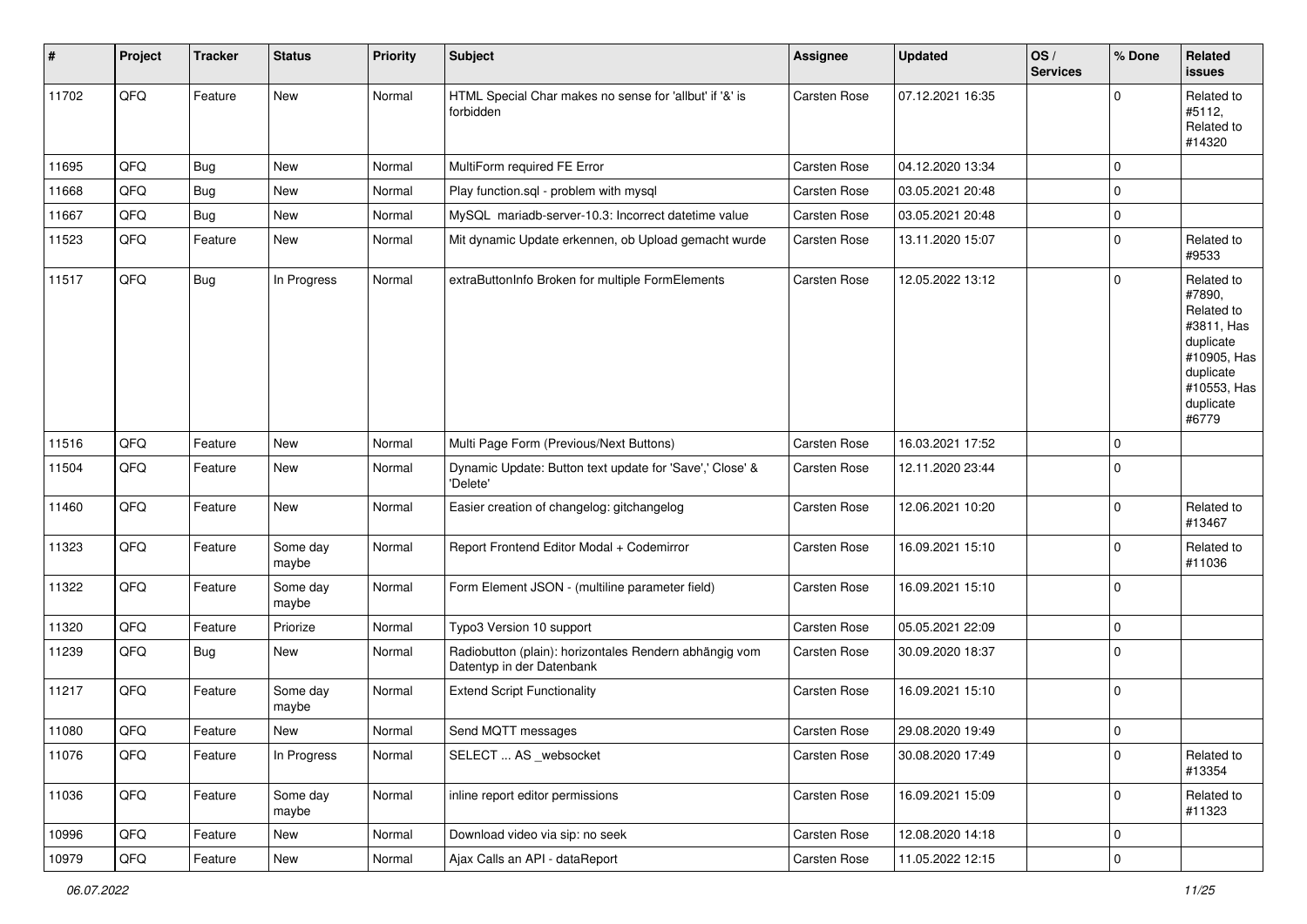| #     | Project | <b>Tracker</b> | <b>Status</b>     | <b>Priority</b> | <b>Subject</b>                                                                           | Assignee            | <b>Updated</b>   | OS/<br><b>Services</b> | % Done      | Related<br>issues                                                    |
|-------|---------|----------------|-------------------|-----------------|------------------------------------------------------------------------------------------|---------------------|------------------|------------------------|-------------|----------------------------------------------------------------------|
| 10976 | QFQ     | Feature        | <b>New</b>        | Normal          | Excel Export Verbesserungen                                                              | <b>Carsten Rose</b> | 06.08.2020 10:56 |                        | $\Omega$    |                                                                      |
| 10937 | QFQ     | <b>Bug</b>     | <b>New</b>        | Normal          | Fehler mit abhängigen Select- Feldern beim Positionieren                                 | Carsten Rose        | 12.11.2020 23:45 |                        | $\Omega$    |                                                                      |
| 10819 | QFQ     | Feature        | New               | Normal          | Persistent SIP - second try                                                              | Carsten Rose        | 29.06.2020 23:02 |                        | $\mathbf 0$ | Related to<br>#6261                                                  |
| 10745 | QFQ     | Feature        | Some day<br>maybe | Normal          | <b>Tablesorter Excel Export</b>                                                          | Carsten Rose        | 16.09.2021 15:09 |                        | $\mathbf 0$ |                                                                      |
| 10716 | QFQ     | Feature        | Some day<br>maybe | Normal          | Business Logic mit Externen Skripten                                                     | <b>Carsten Rose</b> | 16.09.2021 15:10 |                        | $\mathbf 0$ | Related to<br>#10713,<br>Related to<br>#8217                         |
| 10714 | QFQ     | Feature        | <b>New</b>        | Normal          | multi Table Form                                                                         | Carsten Rose        | 16.03.2021 18:44 |                        | $\mathbf 0$ |                                                                      |
| 10704 | QFQ     | Bug            | New               | Normal          | wkhtml problem rendering fullCalendar.js / fabric.js >><br>successor: puppeteer          | Carsten Rose        | 12.11.2020 23:45 |                        | $\Omega$    | Related to<br>#5024,<br>Related to<br>#4650,<br>Related to<br>#10715 |
| 10661 | QFQ     | Bug            | In Progress       | Normal          | Typo3 Warnungen                                                                          | <b>Carsten Rose</b> | 07.09.2021 13:23 |                        | $\mathbf 0$ | Related to<br>#12440                                                 |
| 10658 | QFQ     | Bug            | <b>New</b>        | Normal          | processReadOnly broken                                                                   | Carsten Rose        | 27.05.2020 17:55 |                        | $\Omega$    |                                                                      |
| 10593 | QFQ     | Feature        | <b>New</b>        | Normal          | label2: text behind input element                                                        | <b>Carsten Rose</b> | 16.05.2020 10:57 |                        | $\mathbf 0$ |                                                                      |
| 10588 | QFQ     | Bug            | New               | Normal          | typeahed Tag: Doku anpassen                                                              | Carsten Rose        | 12.11.2020 23:45 |                        | $\mathbf 0$ |                                                                      |
| 10443 | QFQ     | Feature        | In Progress       | Normal          | Konzept_api / _live                                                                      | Carsten Rose        | 07.05.2020 09:39 |                        | $\mathbf 0$ |                                                                      |
| 10322 | QFQ     | <b>Bug</b>     | <b>New</b>        | Normal          | FormElement / Radio: missing column 'enum' >> FE not<br>reported                         | Carsten Rose        | 07.05.2020 09:37 |                        | $\pmb{0}$   |                                                                      |
| 10119 | QFQ     | Feature        | <b>New</b>        | Normal          | Dropdown (selectlist) & TypeAhead: format and catagorize<br>list                         | Carsten Rose        | 07.05.2020 09:36 |                        | $\mathbf 0$ |                                                                      |
| 10116 | QFQ     | Feature        | Some day<br>maybe | Normal          | TypeAhead: Tag - show inside 'input' element                                             | Carsten Rose        | 16.09.2021 15:09 |                        | $\mathbf 0$ |                                                                      |
| 10095 | QFQ     | Feature        | Some day<br>maybe | Normal          | Generic Gitlab Integration into QFQ                                                      | <b>Carsten Rose</b> | 16.09.2021 15:10 |                        | $\mathbf 0$ |                                                                      |
| 10082 | QFQ     | <b>Bug</b>     | New               | Normal          | FE.type=SELECT - 'sanatize' Class                                                        | Carsten Rose        | 07.05.2020 09:36 |                        | $\mathbf 0$ | Related to<br>#10081                                                 |
| 10080 | QFQ     | Feature        | <b>New</b>        | Normal          | Popup on 'save' / 'close': configure dialog (answer<br>yes/no/cancle/)                   | Carsten Rose        | 28.03.2021 20:52 |                        | $\Omega$    | Is duplicate<br>of #12262                                            |
| 10015 | QFQ     | Feature        | Priorize          | Normal          | Monospace in Textarea                                                                    | <b>Carsten Rose</b> | 03.02.2020 13:40 |                        | $\mathbf 0$ |                                                                      |
| 10014 | QFQ     | Feature        | <b>New</b>        | Normal          | Manual.rst: describe behaviour and process order of<br>fillStoreVar, slaveId, sqlBefore, | Carsten Rose        | 01.02.2020 22:31 |                        | $\mathbf 0$ |                                                                      |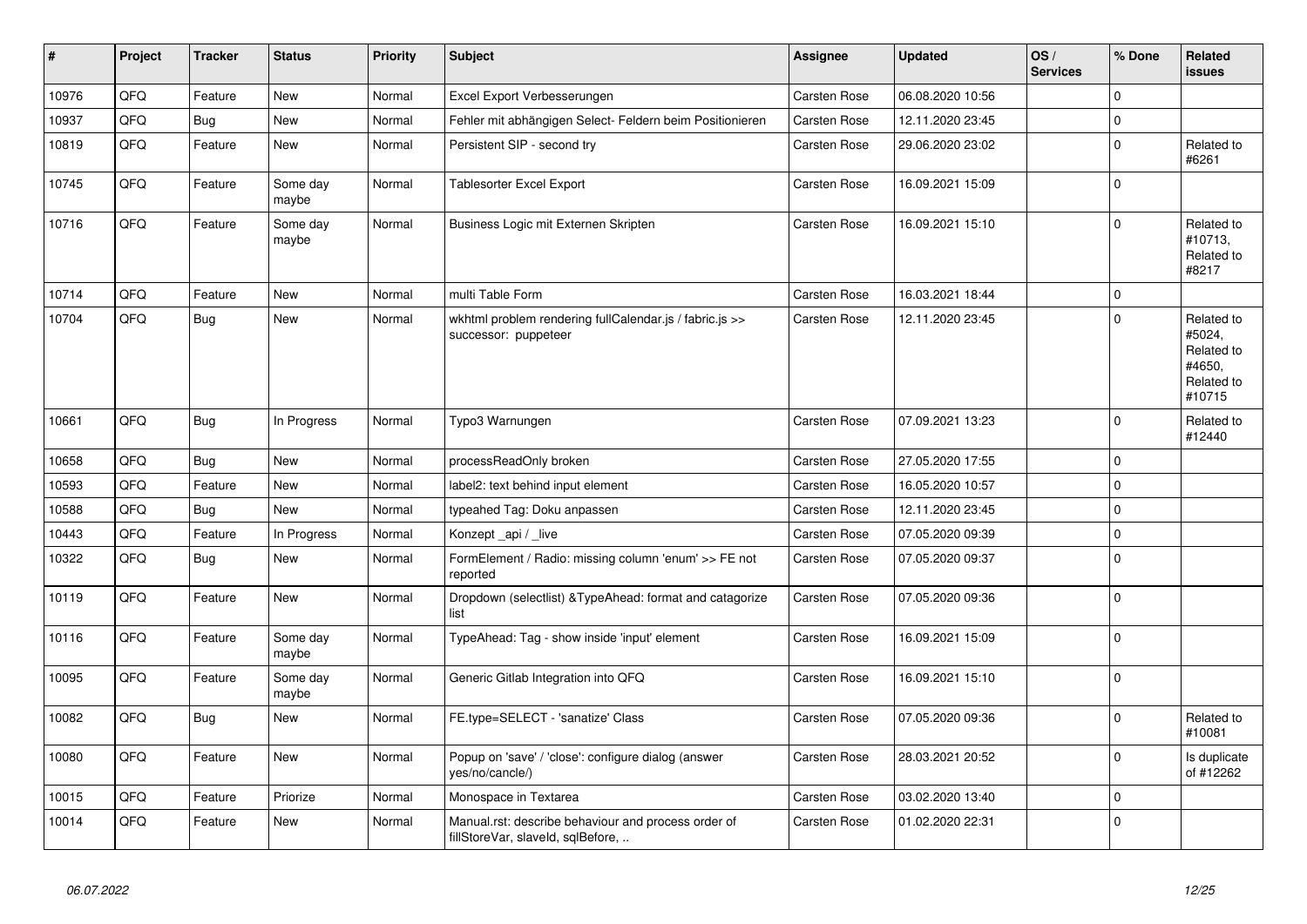| $\sharp$ | Project | <b>Tracker</b> | <b>Status</b>     | Priority | <b>Subject</b>                                                                                                                        | Assignee            | <b>Updated</b>   | OS/<br><b>Services</b> | % Done      | Related<br><b>issues</b>                                                |
|----------|---------|----------------|-------------------|----------|---------------------------------------------------------------------------------------------------------------------------------------|---------------------|------------------|------------------------|-------------|-------------------------------------------------------------------------|
| 10013    | QFQ     | Feature        | Some day<br>maybe | Normal   | FE.typ=editor: CodeMirror                                                                                                             | Carsten Rose        | 08.06.2022 10:37 |                        | $\Omega$    | Related to<br>#12611,<br>Related to<br>#12490,<br>Related to<br>#7732   |
| 10012    | QFQ     | Feature        | Priorize          | Normal   | redirectAllMailTo: {{beEmail:T}}                                                                                                      | Carsten Rose        | 08.05.2021 09:54 |                        | $\mathbf 0$ | Related to<br>#12412,<br>Related to<br>#12413.<br>Related to<br>#10011  |
| 10011    | QFQ     | Feature        | Priorize          | Normal   | Offer new STORE_TYPO3 Variable 'beUser', 'beEmail'                                                                                    | Carsten Rose        | 08.05.2021 09:51 |                        | $\Omega$    | Related to<br>#10012,<br>Related to<br>#12511                           |
| 10005    | QFQ     | Feature        | Priorize          | Normal   | Report / special column name:  AS calendar                                                                                            | Carsten Rose        | 03.06.2020 17:28 |                        | $\Omega$    |                                                                         |
| 9983     | QFQ     | Feature        | New               | Normal   | Report Notation: new keyword 'range'                                                                                                  | Carsten Rose        | 01.02.2020 15:55 |                        | $\mathbf 0$ |                                                                         |
| 9975     | QFQ     | Bug            | Priorize          | Normal   | Dropdown Menu: 'r:3' broken                                                                                                           | Carsten Rose        | 01.02.2020 10:13 |                        | 0           |                                                                         |
| 9968     | QFQ     | Feature        | Priorize          | Normal   | Tooltip in Links for Developer                                                                                                        | Carsten Rose        | 01.02.2020 23:17 |                        | $\Omega$    |                                                                         |
| 9958     | QFQ     | Bug            | Priorize          | Normal   | Broken subrecord query: no error message                                                                                              | Carsten Rose        | 05.02.2021 15:15 |                        | $\mathbf 0$ |                                                                         |
| 9947     | QFQ     | Bug            | Priorize          | Normal   | Unwanted error message if missing 'typeAheadSqlPrefetch'                                                                              | <b>Carsten Rose</b> | 01.02.2020 10:13 |                        | $\mathbf 0$ |                                                                         |
| 9928     | QFQ     | Feature        | Priorize          | Normal   | SpecialColumnName: a) Deprecated: ' AS "_+tag " ', b)<br>New: ' AS "_ <tag1><tag2>" '</tag2></tag1>                                   | Carsten Rose        | 01.02.2020 23:17 |                        | $\mathbf 0$ | Related to<br>#9929                                                     |
| 9927     | QFQ     | Feature        | New               | Normal   | QFQ Update: a) Update nur machen wenn BE User<br>eingeloggt ist., b) Bei Fehler genaue Meldung welcher<br>Updateschritt Probleme hat. | Carsten Rose        | 22.01.2020 12:59 |                        | $\mathbf 0$ |                                                                         |
| 9900     | QFQ     | Feature        | Priorize          | Normal   | Generic API Call: tt-content record >> JSON                                                                                           | Carsten Rose        | 01.02.2020 10:13 |                        | $\Omega$    |                                                                         |
| 9862     | QFQ     | Bug            | Priorize          | Normal   | Failed writing to sql mail qfq.log should throw an exception                                                                          | <b>Carsten Rose</b> | 01.02.2020 10:13 |                        | $\mathbf 0$ |                                                                         |
| 9834     | QFQ     | Bug            | Priorize          | Normal   | Input elements with tag 'disabled' are missing on<br>form-submit: server option 'processReadOnly' broken                              | <b>Carsten Rose</b> | 07.12.2021 16:43 |                        | $\Omega$    | Related to<br>#9691,<br>Related to<br>#5305, Has<br>duplicate<br>#12331 |
| 9811     | QFQ     | Feature        | New               | Normal   | Report: tag every n'th row                                                                                                            | Carsten Rose        | 01.02.2020 23:22 |                        | $\mathbf 0$ |                                                                         |
| 9783     | QFG     | <b>Bug</b>     | New               | Normal   | Email with special characters                                                                                                         | Carsten Rose        | 01.02.2020 23:22 |                        | $\mathbf 0$ |                                                                         |
| 9781     | QFQ     | Feature        | <b>New</b>        | Normal   | Button: CSS class to make buttons smaller                                                                                             | Carsten Rose        | 01.02.2020 23:22 |                        | 0           |                                                                         |
| 9777     | QFQ     | Feature        | New               | Normal   | Logging QFQ Variables                                                                                                                 | Carsten Rose        | 16.12.2019 17:17 |                        | 0           |                                                                         |
| 9773     | QFQ     | <b>Bug</b>     | New               | Normal   | form.parameter.formModeGlobal=requiredOff                                                                                             | Carsten Rose        | 01.02.2020 15:56 |                        | $\mathbf 0$ |                                                                         |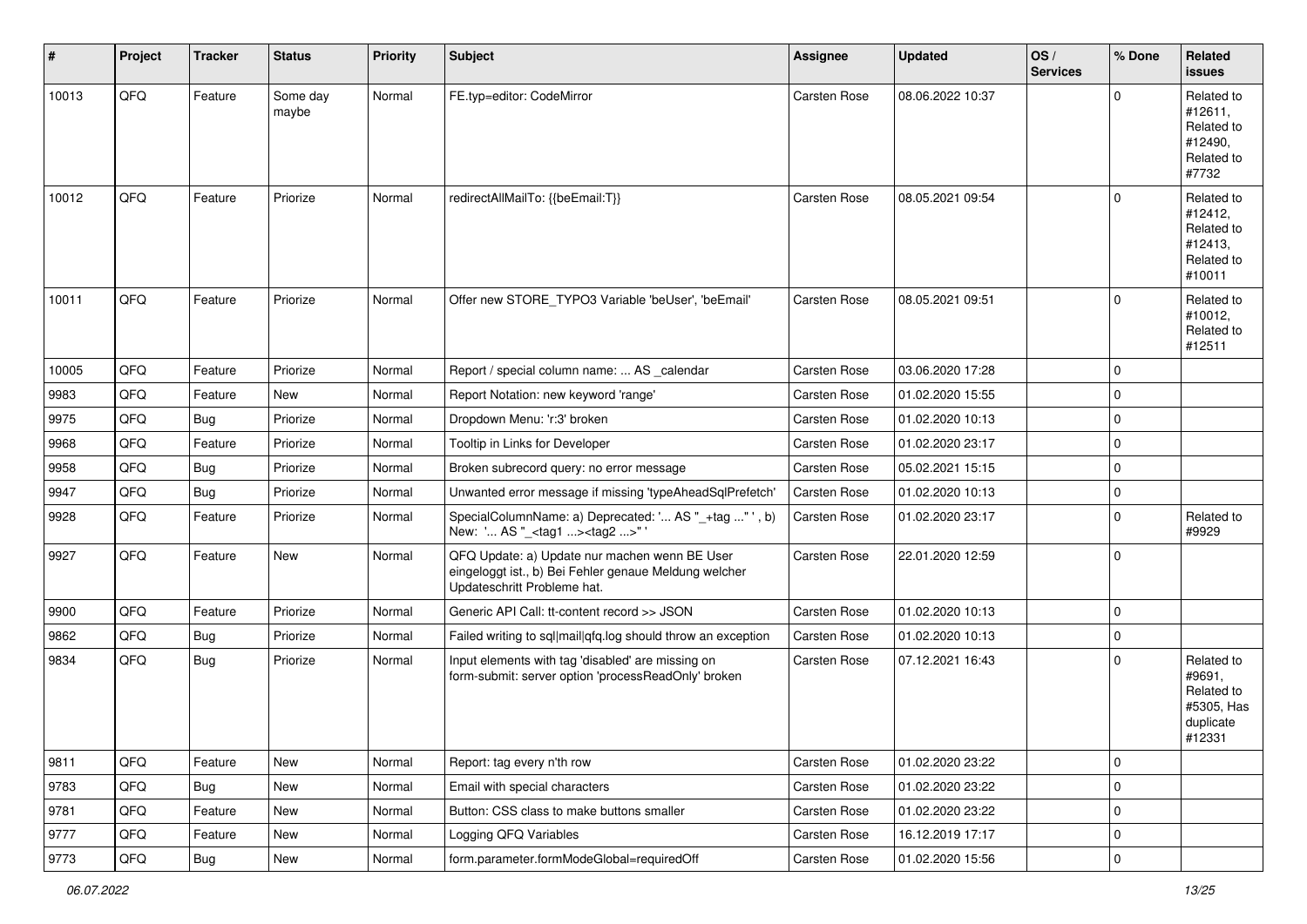| #    | Project | <b>Tracker</b> | <b>Status</b>     | <b>Priority</b> | <b>Subject</b>                                                                              | Assignee            | <b>Updated</b>   | OS/<br><b>Services</b> | % Done      | Related<br><b>issues</b>                                             |
|------|---------|----------------|-------------------|-----------------|---------------------------------------------------------------------------------------------|---------------------|------------------|------------------------|-------------|----------------------------------------------------------------------|
| 9707 | QFQ     | Feature        | <b>New</b>        | Normal          | SIP security: encode pageId and check pageId on decode                                      | Carsten Rose        | 01.02.2020 23:22 |                        | $\mathbf 0$ |                                                                      |
| 9706 | QFQ     | Feature        | New               | Normal          | Multi File Upload (hidden template group)                                                   | <b>Carsten Rose</b> | 01.02.2020 23:22 |                        | $\mathbf 0$ | Related to<br>#7521,<br>Related to<br>#5562.<br>Related to<br>#13330 |
| 9704 | QFQ     | Feature        | Some day<br>maybe | Normal          | Thumbnails Generieren beim Splitten von PDF Files                                           | Carsten Rose        | 11.12.2019 16:01 |                        | $\mathbf 0$ |                                                                      |
| 9669 | QFQ     | Bug            | Some day<br>maybe | Normal          | Checkbox / Template Group: radio/checkbox visible broken<br>after 'add'                     | Carsten Rose        | 16.06.2021 13:47 |                        | $\mathbf 0$ | Related to<br>#8091                                                  |
| 9668 | QFQ     | Feature        | Priorize          | Normal          | Form.mode: rename 'hidden' to 'hide'                                                        | Carsten Rose        | 05.05.2021 22:14 |                        | $\mathbf 0$ | Related to<br>#6437                                                  |
| 9602 | QFQ     | Feature        | New               | Normal          | Form definition as JSON                                                                     | Carsten Rose        | 01.02.2020 23:21 |                        | $\mathbf 0$ | Related to<br>#9600                                                  |
| 9579 | QFQ     | Feature        | Some day<br>maybe | Normal          | Multiform with Process Row                                                                  | Carsten Rose        | 11.12.2019 16:01 |                        | $\mathbf 0$ |                                                                      |
| 9537 | QFQ     | Feature        | New               | Normal          | FormEditor: Edit fieldset in FrontEnd                                                       | Carsten Rose        | 01.02.2020 23:22 |                        | $\mathsf 0$ |                                                                      |
| 9533 | QFQ     | Bug            | New               | Normal          | FE.type=upload: Check in 'beforeSave' if upload is given                                    | <b>Carsten Rose</b> | 01.02.2020 23:22 |                        | 0           | Related to<br>#11523                                                 |
| 9394 | QFQ     | Feature        | Priorize          | Normal          | REST: allow for non numerical ids in get requests                                           | Carsten Rose        | 05.05.2021 22:10 |                        | $\mathbf 0$ |                                                                      |
| 9352 | QFQ     | Feature        | New               | Normal          | FE 'Native' fire slaveld, sqlAfter, sqlIns                                                  | Carsten Rose        | 01.02.2020 23:22 |                        | $\mathbf 0$ |                                                                      |
| 9348 | QFQ     | Feature        | New               | Normal          | defaultThumbnailSize: pre render thumbnails                                                 | Carsten Rose        | 12.06.2021 09:05 |                        | $\mathbf 0$ |                                                                      |
| 9346 | QFQ     | Feature        | Priorize          | Normal          | beforeSave: check if an upload is given                                                     | Carsten Rose        | 11.06.2021 21:18 |                        | $\mathbf 0$ |                                                                      |
| 9317 | QFQ     | Bug            | New               | Normal          | FE.type=note: with dynamic show/hidden an empty label<br>causes trouble                     | Carsten Rose        | 01.02.2020 23:22 |                        | $\mathbf 0$ |                                                                      |
| 9281 | QFG     | Bug            | Some day<br>maybe | Normal          | Allow STRICT TRANS TABLES                                                                   | <b>Carsten Rose</b> | 02.01.2021 18:43 |                        | $\mathbf 0$ |                                                                      |
| 9221 | QFQ     | Feature        | New               | Normal          | typeAhead: Zeichenlimite ausschalten                                                        | Carsten Rose        | 29.06.2022 22:36 |                        | $\mathbf 0$ |                                                                      |
| 9208 | QFQ     | Feature        | New               | Normal          | Manage 'recent' records                                                                     | Carsten Rose        | 01.02.2020 23:22 |                        | $\mathbf 0$ |                                                                      |
| 9177 | QFQ     | Bug            | New               | Normal          | Bug? QFQ tries to save an action FE, which has real<br>existing column name                 | <b>Carsten Rose</b> | 01.02.2020 23:22 |                        | $\mathbf 0$ |                                                                      |
| 9136 | QFG     | Feature        | New               | Normal          | Create ZIP files with dynamic PDFs                                                          | Carsten Rose        | 06.07.2022 13:21 |                        | $\pmb{0}$   |                                                                      |
| 9129 | QFQ     | Feature        | New               | Normal          | sqlValidate: Message as notification, not as error                                          | Carsten Rose        | 01.02.2020 23:22 |                        | $\mathbf 0$ | Related to<br>#9128                                                  |
| 9128 | QFQ     | Feature        | New               | Normal          | Error Message: not replaced variables- a) replace back to<br>$\langle \{ \}$ , b) underline | Carsten Rose        | 01.02.2020 23:22 |                        | $\mathbf 0$ | Related to<br>#9129                                                  |
| 9127 | QFG     | <b>Bug</b>     | New               | Normal          | Error Message: change 'roll over' color - text not readable                                 | Carsten Rose        | 01.02.2020 23:22 |                        | $\pmb{0}$   |                                                                      |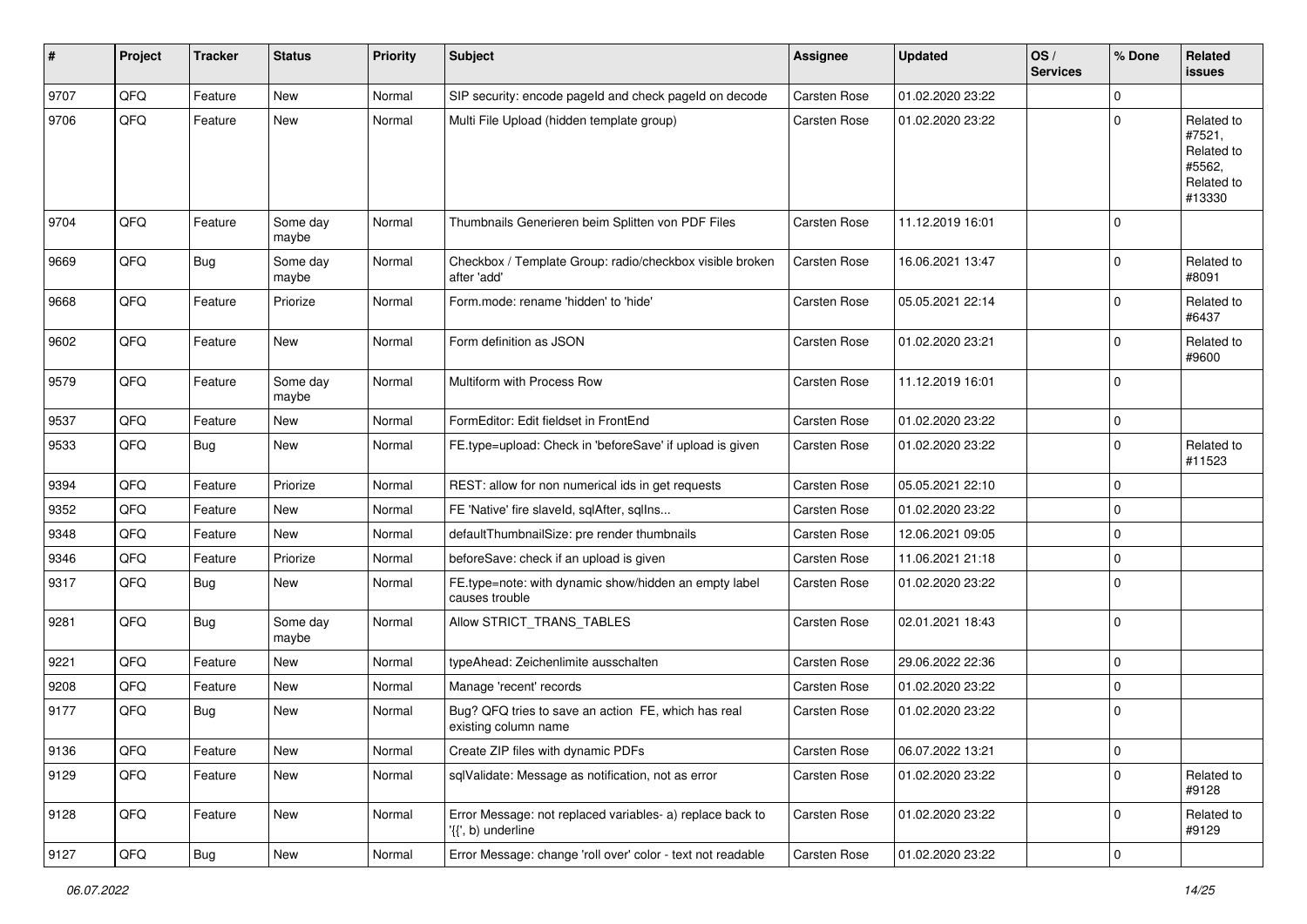| #    | Project | <b>Tracker</b> | <b>Status</b>     | <b>Priority</b> | <b>Subject</b>                                                                                         | Assignee            | <b>Updated</b>   | OS/<br><b>Services</b> | % Done      | Related<br><b>issues</b> |
|------|---------|----------------|-------------------|-----------------|--------------------------------------------------------------------------------------------------------|---------------------|------------------|------------------------|-------------|--------------------------|
| 9077 | QFQ     | <b>Bug</b>     | <b>New</b>        | Normal          | typeAheadSql: report broken SQL                                                                        | <b>Carsten Rose</b> | 29.06.2022 22:35 |                        | $\Omega$    | Related to<br>#4018      |
| 9013 | QFQ     | <b>Bug</b>     | <b>New</b>        | Normal          | Error in Twig template not handled                                                                     | Carsten Rose        | 20.10.2021 13:43 |                        | $\Omega$    |                          |
| 8975 | QFQ     | Feature        | <b>New</b>        | Normal          | Report Notation: 2.0                                                                                   | <b>Carsten Rose</b> | 01.02.2020 23:22 |                        | $\Omega$    | Related to<br>#8963      |
| 8963 | QFQ     | Feature        | Priorize          | Normal          | Setting values in a store: flexible way                                                                | Carsten Rose        | 05.05.2021 22:10 |                        | $\mathbf 0$ | Related to<br>#8975      |
| 8894 | QFQ     | Feature        | Some day<br>maybe | Normal          | Documentation Tags Usable in QFQ Application                                                           | Carsten Rose        | 11.12.2019 16:01 |                        | $\Omega$    |                          |
| 8892 | QFQ     | Feature        | Some day<br>maybe | Normal          | Display and Edit SQL Comments in Form Editor                                                           | <b>Carsten Rose</b> | 11.12.2019 16:01 |                        | $\Omega$    |                          |
| 8806 | QFQ     | Feature        | <b>New</b>        | Normal          | SQL Function nl2br                                                                                     | Carsten Rose        | 01.02.2020 23:22 |                        | $\Omega$    |                          |
| 8719 | QFQ     | Feature        | <b>New</b>        | Normal          | extraButtonLock: add support for 0/1                                                                   | <b>Carsten Rose</b> | 01.02.2020 23:22 |                        | $\Omega$    |                          |
| 8702 | QFQ     | Feature        | New               | Normal          | Load Record which is locked: missing user info                                                         | Carsten Rose        | 11.12.2019 16:16 |                        | $\Omega$    | Related to<br>#9789      |
| 8586 | QFQ     | Feature        | Some day<br>maybe | Normal          | QFQ: Enhance Error message for 'record not found'                                                      | Carsten Rose        | 16.09.2021 15:10 |                        | $\Omega$    |                          |
| 8585 | QFQ     | Feature        | Priorize          | Normal          | Enhance Error message for 'unknown form'                                                               | Carsten Rose        | 01.02.2020 10:13 |                        | $\mathbf 0$ |                          |
| 8584 | QFQ     | Feature        | Priorize          | Normal          | FE 'Action' - never assign to Container (except Template)<br>Group)                                    | <b>Carsten Rose</b> | 01.02.2020 10:13 |                        | $\Omega$    |                          |
| 8520 | QFQ     | Feature        | Some day<br>maybe | Normal          | Bring QFQ to Composer                                                                                  | Carsten Rose        | 16.09.2021 15:10 |                        | $\Omega$    |                          |
| 8336 | QFQ     | Feature        | <b>New</b>        | Normal          | Form > modified > Close New: a) Optional disable popup, b)<br>custom text, c) mode on save: close stay | <b>Carsten Rose</b> | 01.02.2020 23:22 |                        | $\Omega$    | Related to<br>#8335      |
| 8277 | QFQ     | Feature        | Priorize          | Normal          | fe.parameter.default=                                                                                  | Carsten Rose        | 01.02.2020 23:17 |                        | $\Omega$    | Related to<br>#8113      |
| 8217 | QFQ     | Feature        | <b>New</b>        | Normal          | if-elseif-else construct                                                                               | <b>Carsten Rose</b> | 16.03.2021 18:41 |                        | $\Omega$    | Related to<br>#10716     |
| 8187 | QFQ     | Feature        | New               | Normal          | Subrecord: enable/hide new button - make new/edit/delete<br>customizeable.                             | Carsten Rose        | 06.03.2021 18:44 |                        | $\Omega$    | Related to<br>#11326     |
| 8106 | QFQ     | <b>Bug</b>     | Some day<br>maybe | Normal          | Dynamic Update: Feld kann nicht auf empty zurückgesetzt<br>werden                                      | Carsten Rose        | 11.12.2019 16:01 |                        | $\Omega$    |                          |
| 8101 | QFQ     | Feature        | Some day<br>maybe | Normal          | Password hash: support further hashing methods                                                         | Carsten Rose        | 16.09.2021 15:10 |                        | $\Omega$    |                          |
| 8089 | QFQ     | Feature        | New               | Normal          | Copy/Paste for FormElements                                                                            | Carsten Rose        | 01.02.2020 23:22 |                        | $\mathbf 0$ |                          |
| 8049 | QFQ     | Bug            | New               | Normal          | FE.type=note, column 'value': text moves some pixel to top<br>after save                               | <b>Carsten Rose</b> | 01.02.2020 23:22 |                        | $\Omega$    |                          |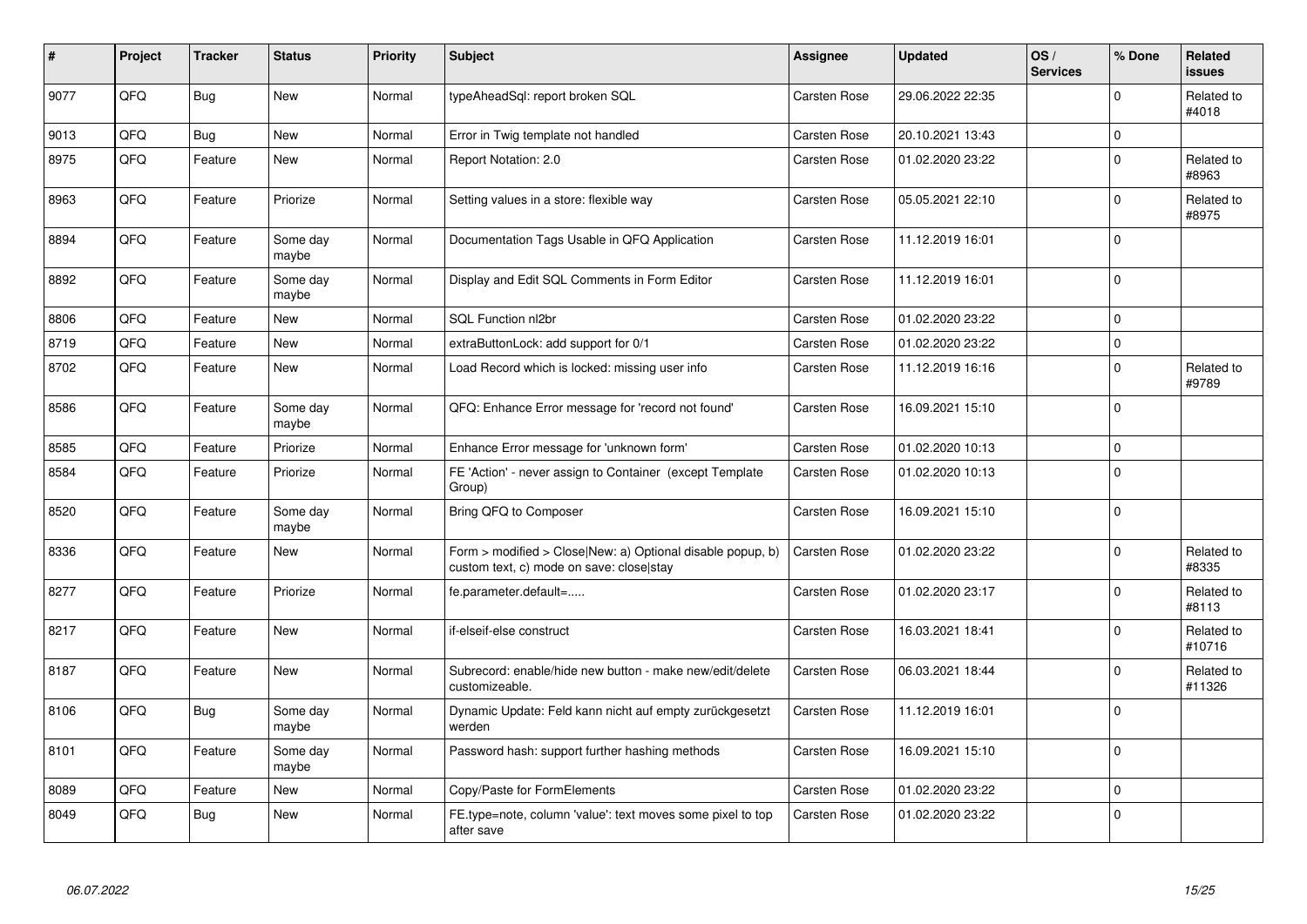| ∦    | Project | <b>Tracker</b> | <b>Status</b> | <b>Priority</b> | <b>Subject</b>                                                                                        | Assignee            | <b>Updated</b>   | OS/<br><b>Services</b> | % Done              | Related<br>issues    |
|------|---------|----------------|---------------|-----------------|-------------------------------------------------------------------------------------------------------|---------------------|------------------|------------------------|---------------------|----------------------|
| 8044 | QFQ     | Feature        | Priorize      | Normal          | Transaction: a) Form, b) Report                                                                       | Carsten Rose        | 05.05.2021 22:14 |                        | 0                   | Related to<br>#8043  |
| 8037 | QFQ     | Bug            | Priorize      | Normal          | FE.type=upload (advanced mode): {{slaveId:V}} missing<br>during dynamic update                        | <b>Carsten Rose</b> | 01.02.2020 10:13 |                        | $\mathbf 0$         |                      |
| 8034 | QFQ     | Feature        | Priorize      | Normal          | FormElement 'data': 22.22.2222 should not be accepted                                                 | Carsten Rose        | 01.02.2020 10:13 |                        | $\mathbf 0$         |                      |
| 7924 | QFQ     | Feature        | <b>New</b>    | Normal          | Radio/Checkbox with Tooltip                                                                           | <b>Carsten Rose</b> | 01.02.2020 23:22 |                        | $\mathbf 0$         |                      |
| 7920 | QFQ     | Feature        | New           | Normal          | FE: Syntax Highlight, Zeinlenumbruch                                                                  | Carsten Rose        | 01.02.2020 10:03 |                        | 0                   |                      |
| 7890 | QFQ     | Bug            | <b>New</b>    | Normal          | FormElement 'required': extraButtonInfo not aligned                                                   | <b>Carsten Rose</b> | 11.06.2021 21:17 |                        | $\mathbf 0$         | Related to<br>#11517 |
| 7812 | QFQ     | Feature        | New           | Normal          | FE 'Subrecord' - new option 'subrecordShowFilter',<br>'subrecordPaging'                               | <b>Carsten Rose</b> | 01.02.2020 23:22 |                        | $\mathbf 0$         |                      |
| 7795 | QFQ     | Bug            | New           | Normal          | Readonly Form: Typeahead-Felder                                                                       | Carsten Rose        | 01.02.2020 23:22 |                        | $\mathbf 0$         | Related to<br>#10640 |
| 7685 | QFQ     | Bug            | <b>New</b>    | Normal          | Open FormElement from QFQ error message and save<br>modified record: error about missing {{formId:F}} | Carsten Rose        | 01.02.2020 23:22 |                        | $\mathbf 0$         |                      |
| 7683 | QFQ     | Feature        | New           | Normal          | Special column names in '{{ SELECT  AS _link }}' should<br>be detected                                | Carsten Rose        | 01.02.2020 23:21 |                        | $\mathbf 0$         |                      |
| 7681 | QFQ     | Feature        | New           | Normal          | Optional switch off 'check for modified record'                                                       | Carsten Rose        | 01.02.2020 23:21 |                        | $\mathbf 0$         |                      |
| 7660 | QFQ     | Feature        | New           | Normal          | IMAP: import mails to DB, move / delete mails                                                         | <b>Carsten Rose</b> | 01.02.2020 09:52 |                        | $\mathbf 0$         |                      |
| 7656 | QFQ     | <b>Bug</b>     | Priorize      | Normal          | FE with required, 'pattern' and 'extraButtonLock': always<br>complain about missing value             | Carsten Rose        | 01.02.2020 10:13 |                        | $\mathbf 0$         |                      |
| 7630 | QFQ     | Feature        | Priorize      | Normal          | detailed error message for simple upload                                                              | Carsten Rose        | 01.02.2020 10:13 |                        | $\mathbf 0$         |                      |
| 7616 | QFQ     | Bug            | Priorize      | Normal          | Selectlist with Enum & Dynamic Update                                                                 | Carsten Rose        | 01.02.2020 10:13 |                        | $\mathbf 0$         |                      |
| 7574 | QFQ     | Bug            | New           | Normal          | Substitute error: form element not reported / dont parse<br>Form.note                                 | Carsten Rose        | 01.02.2020 23:21 |                        | $\mathbf 0$         |                      |
| 7547 | QFQ     | Bug            | New           | Normal          | Error Message in afterSave: wrong parameter column<br>reported                                        | <b>Carsten Rose</b> | 01.02.2020 23:22 |                        | $\mathbf 0$         |                      |
| 7524 | QFQ     | Bug            | <b>New</b>    | Normal          | QFQ throws a 'General Error' if 'fileadmin/protected/log/' is<br>not writeable                        | Carsten Rose        | 01.02.2020 23:22 |                        | $\mathbf 0$         |                      |
| 7522 | QFQ     | Feature        | Priorize      | Normal          | Inserting default index.html to folder (Avoid Apache<br>Indexing)                                     | Carsten Rose        | 01.02.2020 10:13 |                        | $\mathbf 0$         |                      |
| 7521 | QFQ     | Feature        | New           | Normal          | TemplateGroup: fe.type=upload                                                                         | Carsten Rose        | 01.02.2020 23:21 |                        | 0                   | Related to<br>#9706  |
| 7520 | QFQ     | Feature        | New           | Normal          | QR Code:  AS _qr ( AS _link)                                                                          | Carsten Rose        | 01.02.2020 23:22 |                        | $\mathbf 0$         |                      |
| 7519 | QFQ     | Feature        | New           | Normal          | Select: Multi                                                                                         | Carsten Rose        | 01.02.2020 23:22 |                        | 0                   |                      |
| 7513 | QFQ     | Bug            | New           | Normal          | Radios not correct aligned                                                                            | Carsten Rose        | 01.02.2020 23:22 |                        | 0                   |                      |
| 7512 | QFG     | Bug            | New           | Normal          | FE: inputType=number >> 'pattern' is not respected                                                    | Carsten Rose        | 01.02.2020 23:22 |                        | $\mathsf{O}\xspace$ |                      |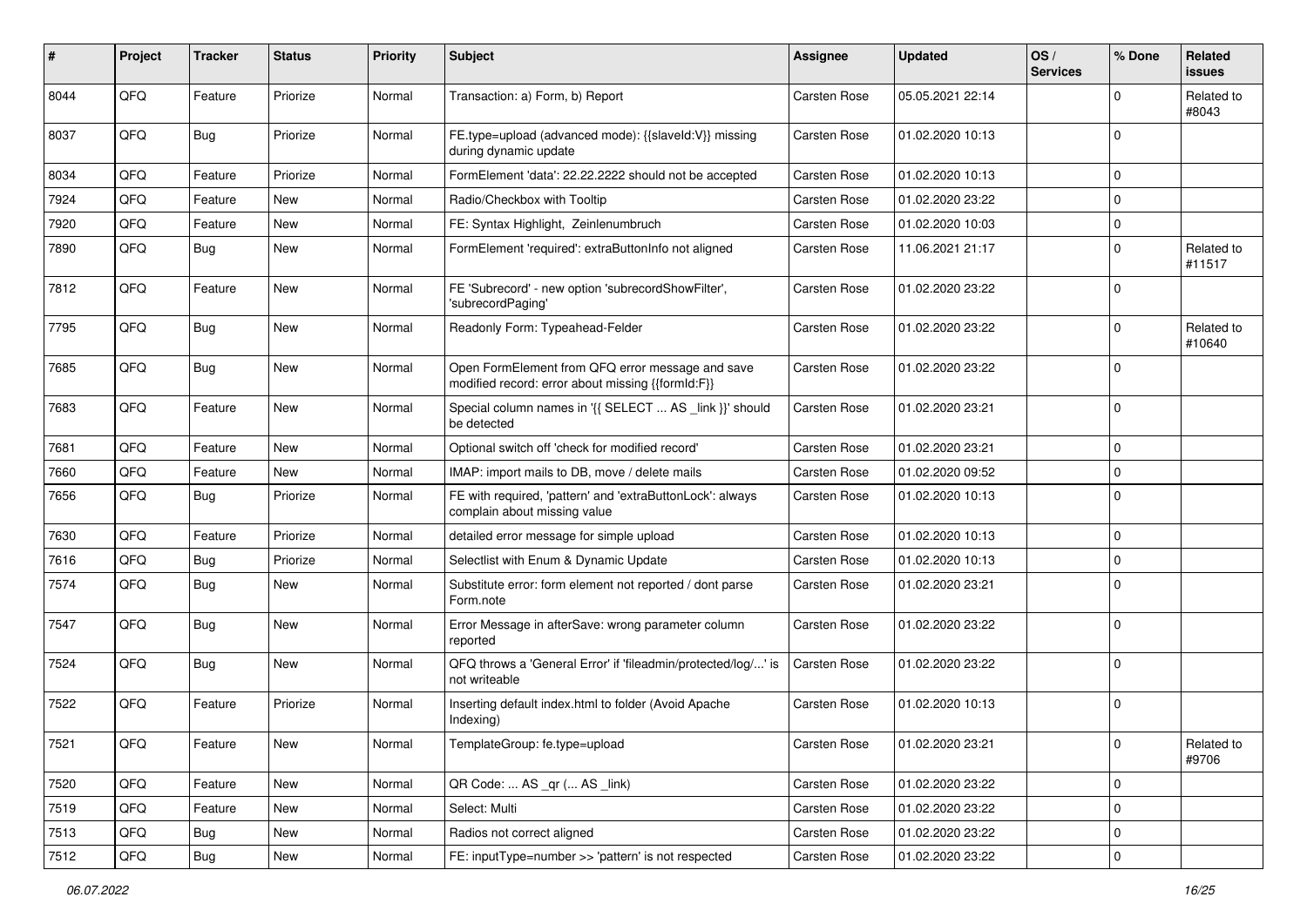| #    | Project | <b>Tracker</b> | <b>Status</b>     | <b>Priority</b> | Subject                                                                                                                    | <b>Assignee</b>     | <b>Updated</b>   | OS/<br><b>Services</b> | % Done      | Related<br>issues         |
|------|---------|----------------|-------------------|-----------------|----------------------------------------------------------------------------------------------------------------------------|---------------------|------------------|------------------------|-------------|---------------------------|
| 7481 | QFQ     | Feature        | New               | Normal          | Detect 'BaseUrl' automatically                                                                                             | Carsten Rose        | 01.02.2020 23:21 |                        | $\Omega$    |                           |
| 7480 | QFQ     | Feature        | New               | Normal          | Record History (Undo / Redo)                                                                                               | <b>Carsten Rose</b> | 11.12.2019 16:16 |                        | 0           | Related to<br>#2361       |
| 7453 | QFQ     | Feature        | Some day<br>maybe | Normal          | import / export forms QFQ                                                                                                  | Carsten Rose        | 16.09.2021 15:10 |                        | $\Omega$    |                           |
| 7452 | QFQ     | Feature        | Some day<br>maybe | Normal          | automate deployment new QFQ version                                                                                        | <b>Carsten Rose</b> | 16.09.2021 15:10 |                        | $\Omega$    |                           |
| 7342 | QFQ     | Feature        | <b>New</b>        | Normal          | add content = hide this                                                                                                    | Carsten Rose        | 01.02.2020 23:21 |                        | $\Omega$    |                           |
| 7336 | QFQ     | Feature        | Some day<br>maybe | Normal          | PDF Upload: disallow PDFs with specific Meta information                                                                   | <b>Carsten Rose</b> | 11.12.2019 16:01 |                        | 0           |                           |
| 7290 | QFQ     | Feature        | Priorize          | Normal          | FormEditor: title as textarea if LEN(title)>60                                                                             | <b>Carsten Rose</b> | 01.02.2020 10:13 |                        | $\Omega$    | Blocked by<br>#7682       |
| 7280 | QFQ     | Feature        | New               | Normal          | recently used table                                                                                                        | <b>Carsten Rose</b> | 01.02.2020 23:21 |                        | 0           |                           |
| 7261 | QFQ     | Bug            | New               | Normal          | Report pathFilename for user without path, only the filename                                                               | <b>Carsten Rose</b> | 01.02.2020 23:21 |                        | $\mathbf 0$ |                           |
| 7239 | QFQ     | Feature        | New               | Normal          | TinyMCE: html tag whitelist                                                                                                | <b>Carsten Rose</b> | 01.02.2020 23:21 |                        | 0           | Related to<br>#14320      |
| 7219 | QFQ     | Bug            | New               | Normal          | typeSheadSql / typeAheadSqlPrefetch: change to curly<br>braces                                                             | <b>Carsten Rose</b> | 01.02.2020 23:21 |                        | $\Omega$    |                           |
| 7217 | QFQ     | Feature        | Priorize          | Normal          | Download: notice User if `_sip=?` is missing                                                                               | <b>Carsten Rose</b> | 01.02.2020 10:13 |                        | $\Omega$    |                           |
| 7175 | QFQ     | Feature        | New               | Normal          | Upload: md5 hash as filename                                                                                               | <b>Carsten Rose</b> | 01.02.2020 23:21 |                        | 0           |                           |
| 7119 | QFQ     | Feature        | New               | Normal          | Upload: scaleDownWidth, scaleDownHeight                                                                                    | <b>Carsten Rose</b> | 01.02.2020 23:21 |                        | 0           |                           |
| 7109 | QFQ     | Feature        | <b>New</b>        | Normal          | Dynamic Updates: row/element hide                                                                                          | <b>Carsten Rose</b> | 01.02.2020 23:22 |                        | $\Omega$    | Has<br>duplicate<br>#4081 |
| 7107 | QFQ     | Feature        | Some day<br>maybe | Normal          | Showcase Registration Tool: Anmeldung / Administration :<br>Liste Anmeldungen / Emaileinaldung                             | <b>Carsten Rose</b> | 11.12.2019 16:01 |                        | 0           |                           |
| 7102 | QFQ     | Feature        | New               | Normal          | Comment sign in report: '#' and '--'                                                                                       | <b>Carsten Rose</b> | 01.02.2020 23:21 |                        | $\Omega$    |                           |
| 7099 | QFQ     | Feature        | New               | Normal          | Redesign FormEditor                                                                                                        | <b>Carsten Rose</b> | 01.02.2020 23:21 |                        | 0           |                           |
| 7014 | QFQ     | Bug            | New               | Normal          | Sending invalid emails succeeds when<br>debug.redirectAllMailTo is set                                                     | Carsten Rose        | 01.02.2020 23:21 |                        | 0           |                           |
| 7002 | QFQ     | <b>Bug</b>     | <b>New</b>        | Normal          | Dynamic Update: row does not disappear / appear                                                                            | Carsten Rose        | 01.02.2020 23:22 |                        | $\Omega$    |                           |
| 6998 | QFQ     | Feature        | Priorize          | Normal          | Form: with debug=on show column information as tooltip of<br>column label                                                  | Carsten Rose        | 01.02.2020 10:13 |                        | 0           |                           |
| 6912 | QFQ     | <b>Bug</b>     | New               | Normal          | error Message Var 'deadline' already set in SIP - in Form<br>with FE.value={{deadline:R:::{{deadlinePeriod:Y}}}}           | Carsten Rose        | 01.02.2020 23:21 |                        | 0           |                           |
| 6855 | QFQ     | Feature        | New               | Normal          | With {{feUser:U}}!={{feUser:T}}: Save / Delete: only possible<br>with {{feUserSave:U}}='yes' and '{{feUserDelete:U}}='yes' | <b>Carsten Rose</b> | 01.02.2020 23:21 |                        | 0           |                           |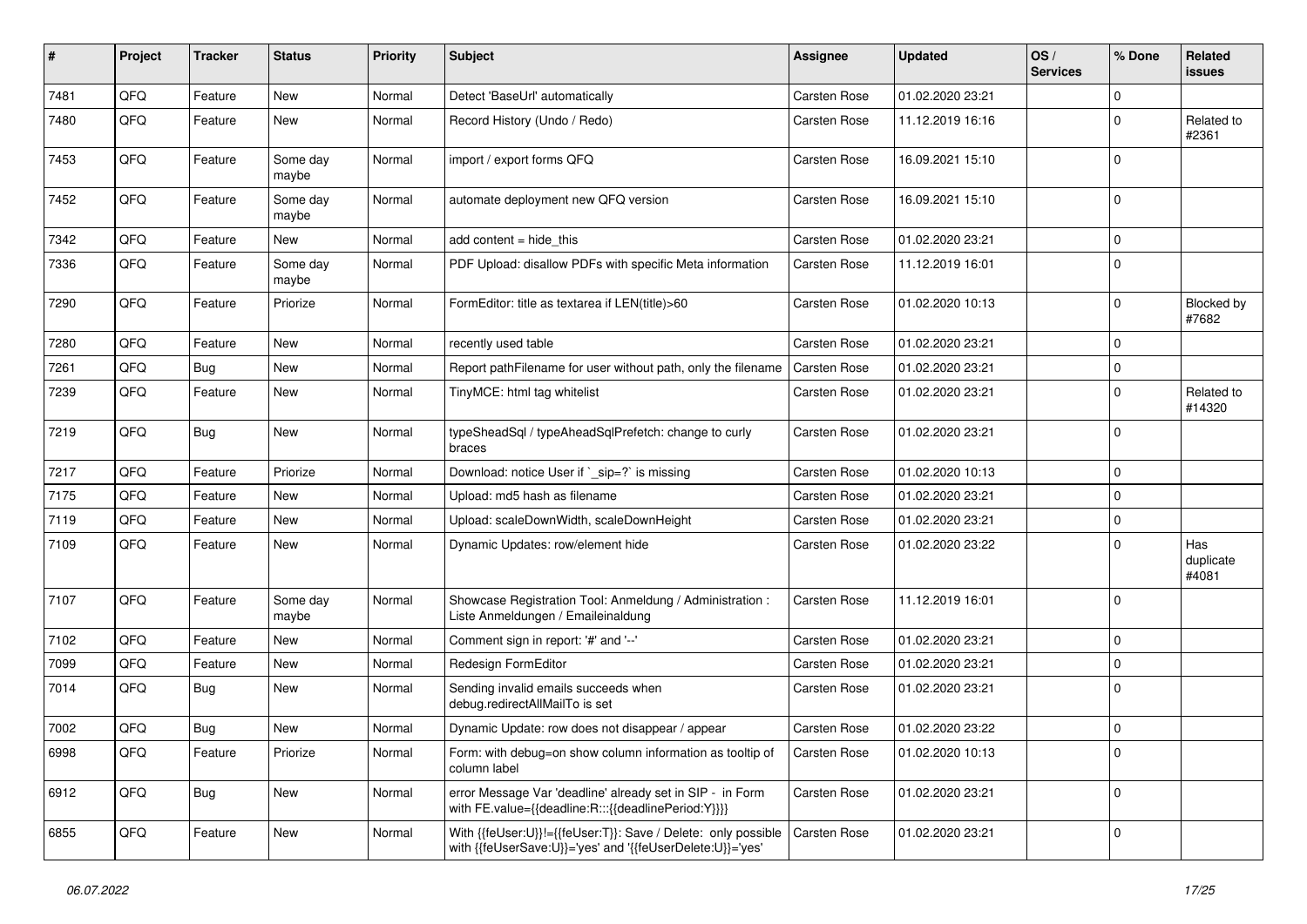| ∦    | Project | <b>Tracker</b> | <b>Status</b>     | <b>Priority</b> | Subject                                                                                               | <b>Assignee</b>     | <b>Updated</b>   | OS/<br><b>Services</b> | % Done      | Related<br>issues                           |
|------|---------|----------------|-------------------|-----------------|-------------------------------------------------------------------------------------------------------|---------------------|------------------|------------------------|-------------|---------------------------------------------|
| 6765 | QFQ     | Feature        | <b>New</b>        | Normal          | Moeglichkeit via QFQ eigene Logs zu schreiben                                                         | Carsten Rose        | 01.02.2020 23:21 |                        | 0           |                                             |
| 6723 | QFQ     | Feature        | <b>New</b>        | Normal          | Report QFQ Installation and Version                                                                   | <b>Carsten Rose</b> | 12.06.2021 09:07 |                        | $\Omega$    |                                             |
| 6715 | QFQ     | Feature        | Some day<br>maybe | Normal          | Code-Refactoring: dbArray vereinheitlichen                                                            | <b>Carsten Rose</b> | 11.12.2019 16:02 |                        | $\Omega$    |                                             |
| 6677 | QFQ     | <b>Bug</b>     | New               | Normal          | Error message FE Action Element: no/wrong FE reference<br>who cause the problem.                      | <b>Carsten Rose</b> | 01.02.2020 23:21 |                        | $\Omega$    |                                             |
| 6602 | QFQ     | Feature        | New               | Normal          | Formlet: in Report auf Mausklick ein mini-form oeffnen                                                | <b>Carsten Rose</b> | 11.12.2019 16:16 |                        | $\mathbf 0$ |                                             |
| 6594 | QFQ     | Feature        | New               | Normal          | Excel: on download, check if there is a valid sip                                                     | <b>Carsten Rose</b> | 01.02.2020 23:21 |                        | $\Omega$    |                                             |
| 6574 | QFQ     | Bug            | Priorize          | Normal          | qfq.log: Fehlermeldung wurde angezeigt, aber nicht geloggt                                            | <b>Carsten Rose</b> | 01.02.2020 10:13 |                        | $\Omega$    |                                             |
| 6483 | QFQ     | Bug            | <b>New</b>        | Normal          | R Store funktioniert nicht bei 'Report Notation' im FE                                                | <b>Carsten Rose</b> | 01.02.2020 23:21 |                        | $\Omega$    |                                             |
| 6462 | QFQ     | Bug            | <b>New</b>        | Normal          | File Upload: Nutzlose Fehlermeldung wenn Datei zu gross                                               | <b>Carsten Rose</b> | 01.02.2020 23:21 |                        | $\Omega$    | Related to<br>#6139                         |
| 6437 | QFQ     | Feature        | New               | Normal          | Neuer Mode Button bei FormElementen                                                                   | Carsten Rose        | 01.02.2020 23:21 |                        | 0           | Related to<br>#9668,<br>Blocked by<br>#9678 |
| 6292 | QFQ     | Feature        | <b>New</b>        | Normal          | Download: File speichern mit Hash aber original Filename in<br>der Datenbank vermerken fuer Downloads | Carsten Rose        | 01.02.2020 23:21 |                        | $\Omega$    |                                             |
| 6289 | QFQ     | Feature        | <b>New</b>        | Normal          | Form: Log                                                                                             | <b>Carsten Rose</b> | 01.02.2020 23:21 |                        | $\Omega$    |                                             |
| 6261 | QFQ     | Feature        | New               | Normal          | Persistent SIP                                                                                        | <b>Carsten Rose</b> | 12.06.2021 09:07 |                        | $\Omega$    | Related to<br>#10819                        |
| 6250 | QFQ     | Feature        | In Progress       | Normal          | Enhance layout: a) Subrecord, b) Subrecord-Title                                                      | <b>Carsten Rose</b> | 01.02.2020 23:22 |                        | $\Omega$    | Related to<br>#5391                         |
| 5991 | QFQ     | Bug            | Some day<br>maybe | Normal          | URLs with ' ' or long parameter are problematic                                                       | <b>Carsten Rose</b> | 01.02.2020 23:19 |                        | $\Omega$    |                                             |
| 5983 | QFQ     | Feature        | Some day<br>maybe | Normal          | Form Submit (save & update): normalize date/-time FE                                                  | <b>Carsten Rose</b> | 01.02.2020 23:19 |                        | $\mathbf 0$ |                                             |
| 5942 | QFQ     | Feature        | Priorize          | Normal          | 'L' and 'type': append to links, generate via '_link' by using<br>$'u$ .                              | <b>Carsten Rose</b> | 01.02.2020 10:13 |                        | $\Omega$    |                                             |
| 5894 | QFQ     | Feature        | Feedback          | Normal          | Typeahead in Report: show/hide rows dynamically                                                       | <b>Carsten Rose</b> | 18.02.2022 08:50 |                        | $\Omega$    | Related to<br>#5893.<br>Related to<br>#5885 |
| 5852 | QFQ     | Feature        | Some day<br>maybe | Normal          | Logging: mail.log / sql.log - im FE anzeigen und via AJAX<br>aktualisieren                            | <b>Carsten Rose</b> | 01.02.2020 23:19 |                        | $\mathbf 0$ | Related to<br>#5885                         |
| 5782 | QFQ     | Feature        | New               | Normal          | NextCloud API                                                                                         | Carsten Rose        | 01.02.2020 10:02 |                        | $\mathbf 0$ |                                             |
| 5768 | QFQ     | <b>Bug</b>     | Some day<br>maybe | Normal          | '{{pageLanguage:T}}' missing if QFQ is called via api                                                 | Carsten Rose        | 01.02.2020 23:19 |                        | $\mathbf 0$ |                                             |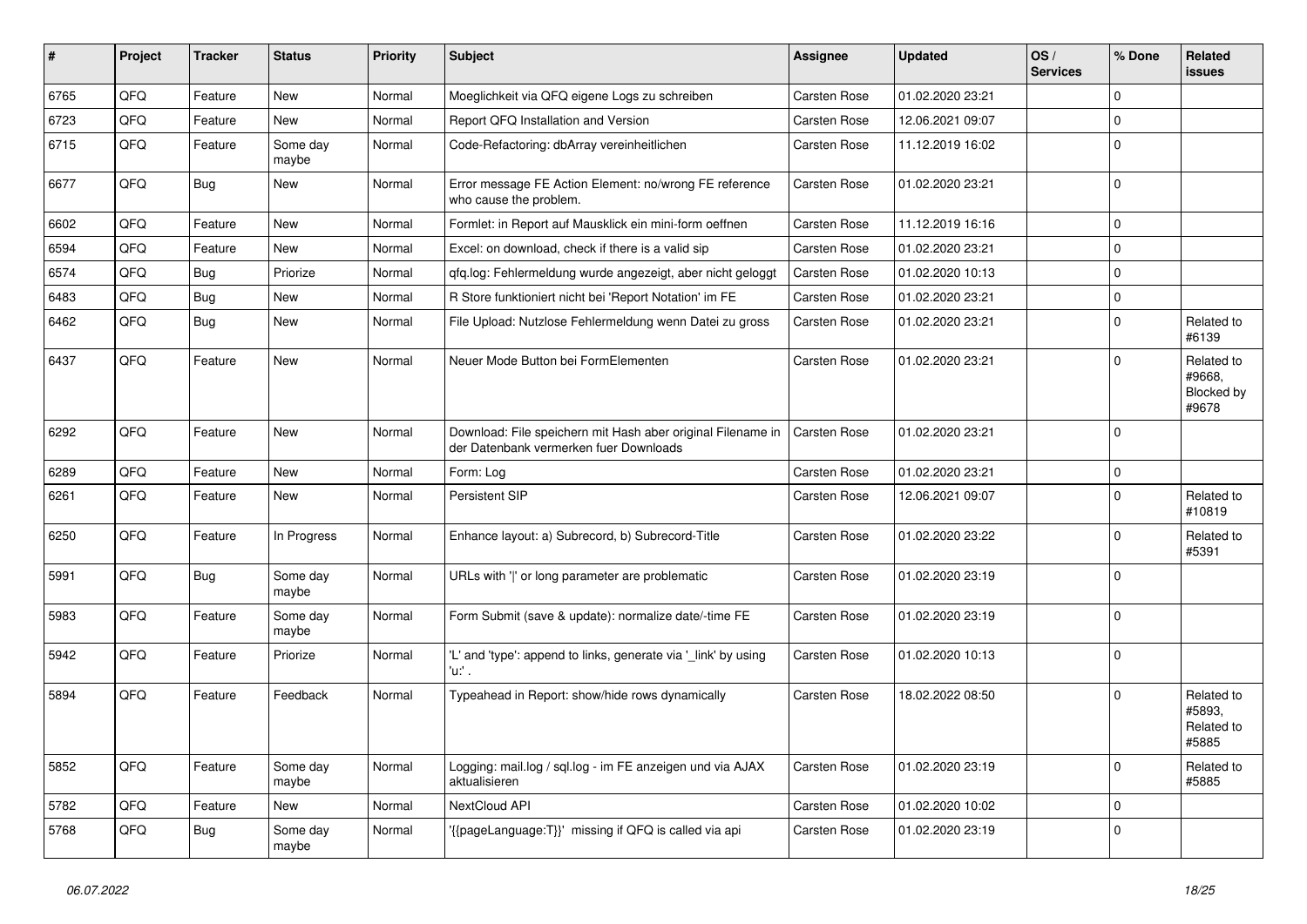| ∦    | Project    | <b>Tracker</b> | <b>Status</b>     | <b>Priority</b> | <b>Subject</b>                                                                                                       | <b>Assignee</b>     | <b>Updated</b>   | OS/<br><b>Services</b> | % Done      | <b>Related</b><br><b>issues</b>             |
|------|------------|----------------|-------------------|-----------------|----------------------------------------------------------------------------------------------------------------------|---------------------|------------------|------------------------|-------------|---------------------------------------------|
| 5706 | QFQ        | <b>Bug</b>     | Some day<br>maybe | Normal          | upload: fileDestination needs to be sanatized                                                                        | <b>Carsten Rose</b> | 01.02.2020 23:19 |                        | $\Omega$    |                                             |
| 5695 | QFQ        | Feature        | In Progress       | Normal          | Multiform                                                                                                            | <b>Carsten Rose</b> | 02.01.2021 18:38 |                        | $\mathbf 0$ |                                             |
| 5665 | QFQ        | Feature        | Some day<br>maybe | Normal          | Versuch das '{{!' nicht mehr noetig ist.                                                                             | <b>Carsten Rose</b> | 01.02.2020 23:20 |                        | $\Omega$    | Related to<br>#7432,<br>Related to<br>#7434 |
| 5579 | QFQ        | Feature        | Some day<br>maybe | Normal          | Enhance Doc / Presentation: variable type 'link column type'                                                         | <b>Carsten Rose</b> | 01.02.2020 23:19 |                        | $\Omega$    |                                             |
| 5576 | QFQ        | Bug            | <b>New</b>        | Normal          | Using MySQL 'DROP' requires privilege - wich is not really<br>necessary.                                             | <b>Carsten Rose</b> | 01.02.2020 23:21 |                        | $\Omega$    |                                             |
| 5559 | QFQ        | <b>Bug</b>     | <b>New</b>        | Normal          | FE.type = Upload: 'accept' might contain variables                                                                   | <b>Carsten Rose</b> | 11.05.2020 21:23 |                        | $\mathbf 0$ |                                             |
| 5557 | QFQ        | Bug            | Some day<br>maybe | Normal          | Form load: STORE RECORD filled, but should be empty                                                                  | <b>Carsten Rose</b> | 01.02.2020 23:19 |                        | $\Omega$    |                                             |
| 5548 | QFQ        | Feature        | Some day<br>maybe | Normal          | 801 Textfiles/Scriptfiles als Thumbnail                                                                              | <b>Carsten Rose</b> | 07.03.2022 16:26 |                        | $\Omega$    |                                             |
| 5480 | QFQ        | Feature        | Some day<br>maybe | Normal          | QFQ: Dokumentation mit Screenshots versehen                                                                          | Carsten Rose        | 01.02.2020 23:20 |                        | $\Omega$    | Related to<br>#9879                         |
| 5428 | QFQ        | Feature        | Some day<br>maybe | Normal          | secure thumbnail: late render on access.                                                                             | <b>Carsten Rose</b> | 01.02.2020 23:20 |                        | $\Omega$    |                                             |
| 5345 | <b>OFO</b> | Feature        | New               | Normal          | Report: UPDATE / INSERT / DELETE statements should<br>trigger subqueries, depending on the result.                   | <b>Carsten Rose</b> | 27.05.2020 16:11 |                        | $\Omega$    |                                             |
| 5305 | QFQ        | Bug            | <b>New</b>        | Normal          | Upload FormElement: nicht disabled by readonly Form                                                                  | <b>Carsten Rose</b> | 16.06.2021 13:43 |                        | $\Omega$    | Related to<br>#9347,<br>Related to<br>#9834 |
| 5132 | QFQ        | Feature        | Some day<br>maybe | Normal          | Error Message sendmail missing attachment: more details                                                              | <b>Carsten Rose</b> | 01.02.2020 23:19 |                        | $\Omega$    |                                             |
| 5131 | QFQ        | Feature        | New               | Normal          | Activate Spin Gear ('wait/busy' indicator) via LINK attribute                                                        | <b>Carsten Rose</b> | 01.02.2020 23:21 |                        | $\mathbf 0$ |                                             |
| 5021 | QFQ        | <b>Bug</b>     | Some day<br>maybe | Normal          | FE.typ=extra - during save displays error 'datum2' already<br>filled in STORE_SIP - the value is stored nevertheless | <b>Carsten Rose</b> | 01.02.2020 23:19 |                        | $\Omega$    | Related to<br>#3875                         |
| 4956 | QFQ        | Feature        | Some day<br>maybe | Normal          | Sendmail: Benutzerdefinierte Headers                                                                                 | <b>Carsten Rose</b> | 11.12.2019 16:02 |                        | $\Omega$    |                                             |
| 4872 | QFQ        | Feature        | Some day<br>maybe | Normal          | Fields of Typo3 page available in STORE_TYPO3                                                                        | Carsten Rose        | 01.02.2020 23:19 |                        | $\Omega$    |                                             |
| 4869 | QFQ        | Feature        | Some day<br>maybe | Normal          | Dynamic Update (show, hide, readonly?, required?) for<br><b>Template Group Elements</b>                              | <b>Carsten Rose</b> | 01.02.2020 23:19 |                        | $\Omega$    | Related to<br>#4865                         |
| 4839 | QFQ        | Feature        | Some day<br>maybe | Normal          | qfq-handle in <head> Abschnitt</head>                                                                                | <b>Carsten Rose</b> | 11.12.2019 16:02 |                        | $\Omega$    |                                             |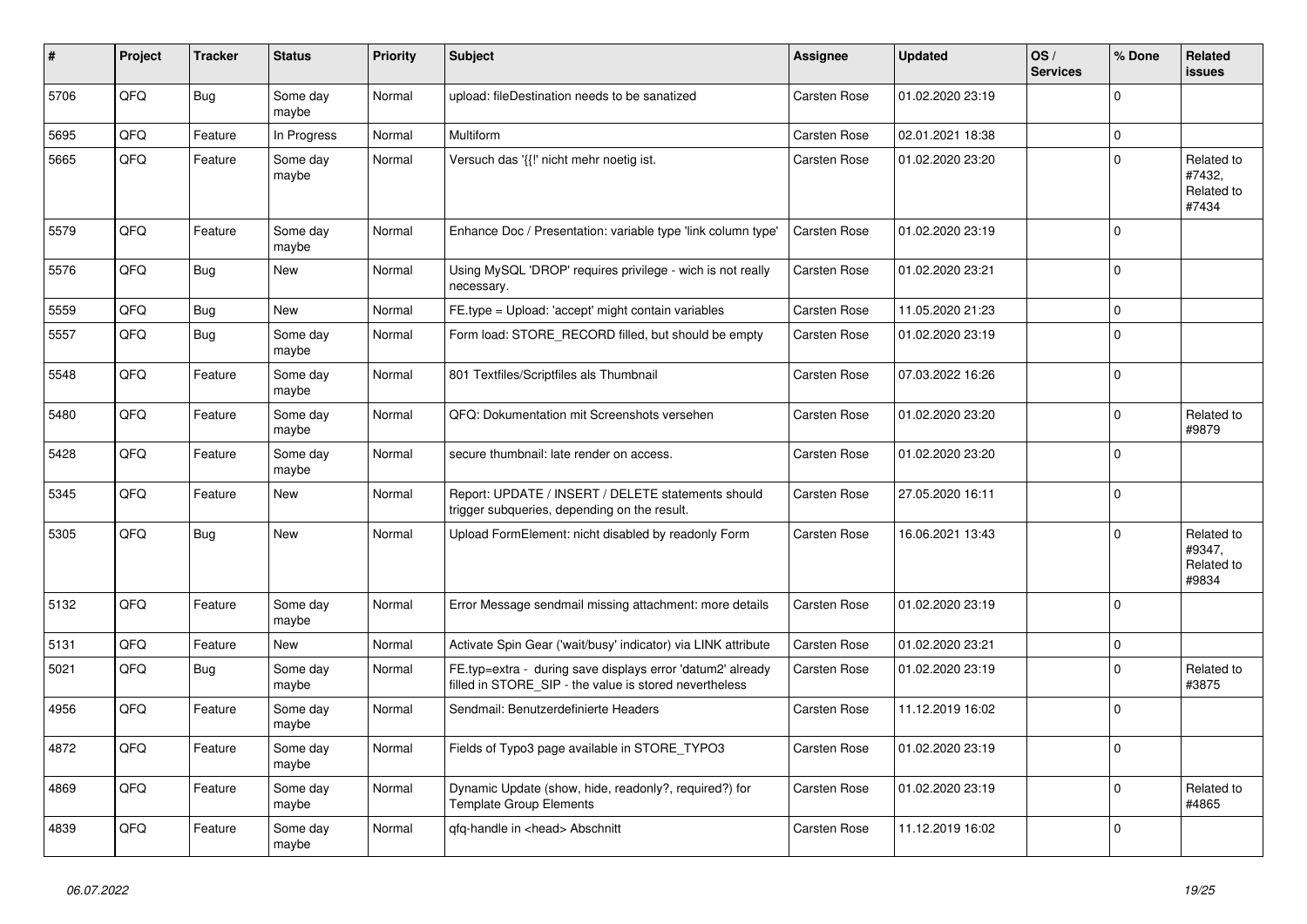| #    | Project | <b>Tracker</b> | <b>Status</b>     | <b>Priority</b> | <b>Subject</b>                                                                                                          | Assignee            | <b>Updated</b>   | OS/<br><b>Services</b> | % Done      | Related<br>issues                              |
|------|---------|----------------|-------------------|-----------------|-------------------------------------------------------------------------------------------------------------------------|---------------------|------------------|------------------------|-------------|------------------------------------------------|
| 4771 | QFQ     | Bug            | Some day<br>maybe | Normal          | qfq: select-down-values empty after save (edit-form for<br>program administrators)                                      | <b>Carsten Rose</b> | 01.02.2020 23:20 |                        | 0           | Related to<br>#4549, Has<br>duplicate<br>#4282 |
| 4757 | QFQ     | Feature        | Some day<br>maybe | Normal          | Test subrecord: download links ok? Links ok?                                                                            | <b>Carsten Rose</b> | 01.02.2020 23:20 |                        | $\Omega$    |                                                |
| 4756 | QFQ     | Bug            | <b>New</b>        | Normal          | Form dirty even nothing changes                                                                                         | Carsten Rose        | 11.12.2019 16:16 |                        | $\mathbf 0$ |                                                |
| 4659 | QFQ     | Bug            | Some day<br>maybe | Normal          | infoButtonExtra                                                                                                         | <b>Carsten Rose</b> | 01.02.2020 23:20 |                        | 0           |                                                |
| 4652 | QFQ     | Feature        | Some day<br>maybe | Normal          | UZH CD: Weiterleitung auf benutzerdefinierte 403/404 Seite                                                              | <b>Carsten Rose</b> | 01.02.2020 23:20 |                        | $\mathbf 0$ |                                                |
| 4651 | QFQ     | Bug            | Some day<br>maybe | Normal          | 'Loading document" Modal wird angezeigt bei uzhcd type=2<br>Ansicht                                                     | <b>Carsten Rose</b> | 01.02.2020 23:20 |                        | $\Omega$    |                                                |
| 4650 | QFQ     | Feature        | Some day<br>maybe | Normal          | Convert html to doc/rtf                                                                                                 | <b>Carsten Rose</b> | 01.02.2020 23:20 |                        | $\Omega$    | Related to<br>#10704                           |
| 4606 | QFQ     | Feature        | Some day<br>maybe | Normal          | link: qualifier to render bootstrap button                                                                              | <b>Carsten Rose</b> | 01.02.2020 23:19 |                        | $\Omega$    |                                                |
| 4583 | QFQ     | Bug            | Some day<br>maybe | Normal          | Dynamic Update bei TypeAhead Feldern                                                                                    | <b>Carsten Rose</b> | 01.02.2020 23:19 |                        | $\Omega$    |                                                |
| 4549 | QFQ     | Bug            | Some day<br>maybe | Normal          | TemplateGroups: FE.type SELECT loose selected value<br>after save                                                       | <b>Carsten Rose</b> | 01.02.2020 23:20 |                        | $\Omega$    | Related to<br>#4548,<br>Related to<br>#4771    |
| 4528 | QFQ     | Bug            | Some day<br>maybe | Normal          | extraButtonLock mit SQLAhead Bug                                                                                        | <b>Carsten Rose</b> | 01.02.2020 23:19 |                        | $\Omega$    |                                                |
| 4413 | QFQ     | Feature        | <b>New</b>        | Normal          | fieldset: show/hidden, modeSql, dynamicUpdate                                                                           | <b>Carsten Rose</b> | 09.02.2022 15:19 |                        | $\Omega$    |                                                |
| 4365 | QFQ     | Feature        | Some day<br>maybe | Normal          | Multi Language: new way of config                                                                                       | <b>Carsten Rose</b> | 01.02.2020 23:20 |                        | $\Omega$    |                                                |
| 4349 | QFQ     | Feature        | Some day<br>maybe | Normal          | link download: downloaded external URL to<br>deliver/concatenate - check mimetipe and handle it correctly               | <b>Carsten Rose</b> | 11.12.2019 16:02 |                        | $\Omega$    |                                                |
| 4343 | QFQ     | Feature        | Some day<br>maybe | Normal          | Link: Classifier to add 'attributes'                                                                                    | Carsten Rose        | 01.02.2020 23:20 |                        | $\Omega$    | Related to<br>#14077                           |
| 4330 | QFQ     | Feature        | Some day<br>maybe | Normal          | Error Message: report missing {{ / }} in sqlUpdate, sqlInsert,<br>sqlDelete, sqlAfter, sqlBefore in FE action elements. | <b>Carsten Rose</b> | 01.02.2020 23:20 |                        | 0           |                                                |
| 4328 | QFQ     | Bug            | Some day<br>maybe | Normal          | Error Message: Show FE name/number on problems in FE                                                                    | Carsten Rose        | 01.02.2020 23:20 |                        | $\mathbf 0$ |                                                |
| 4293 | QFQ     | Bug            | Some day<br>maybe | Normal          | Download broken if token 'd:' is missing - but no error<br>message                                                      | Carsten Rose        | 11.12.2019 16:03 |                        | $\mathbf 0$ | Related to<br>#7514                            |
| 4259 | QFQ     | Feature        | Some day<br>maybe | Normal          | Instant trigger a cron job                                                                                              | Carsten Rose        | 11.12.2019 16:03 |                        | $\mathbf 0$ |                                                |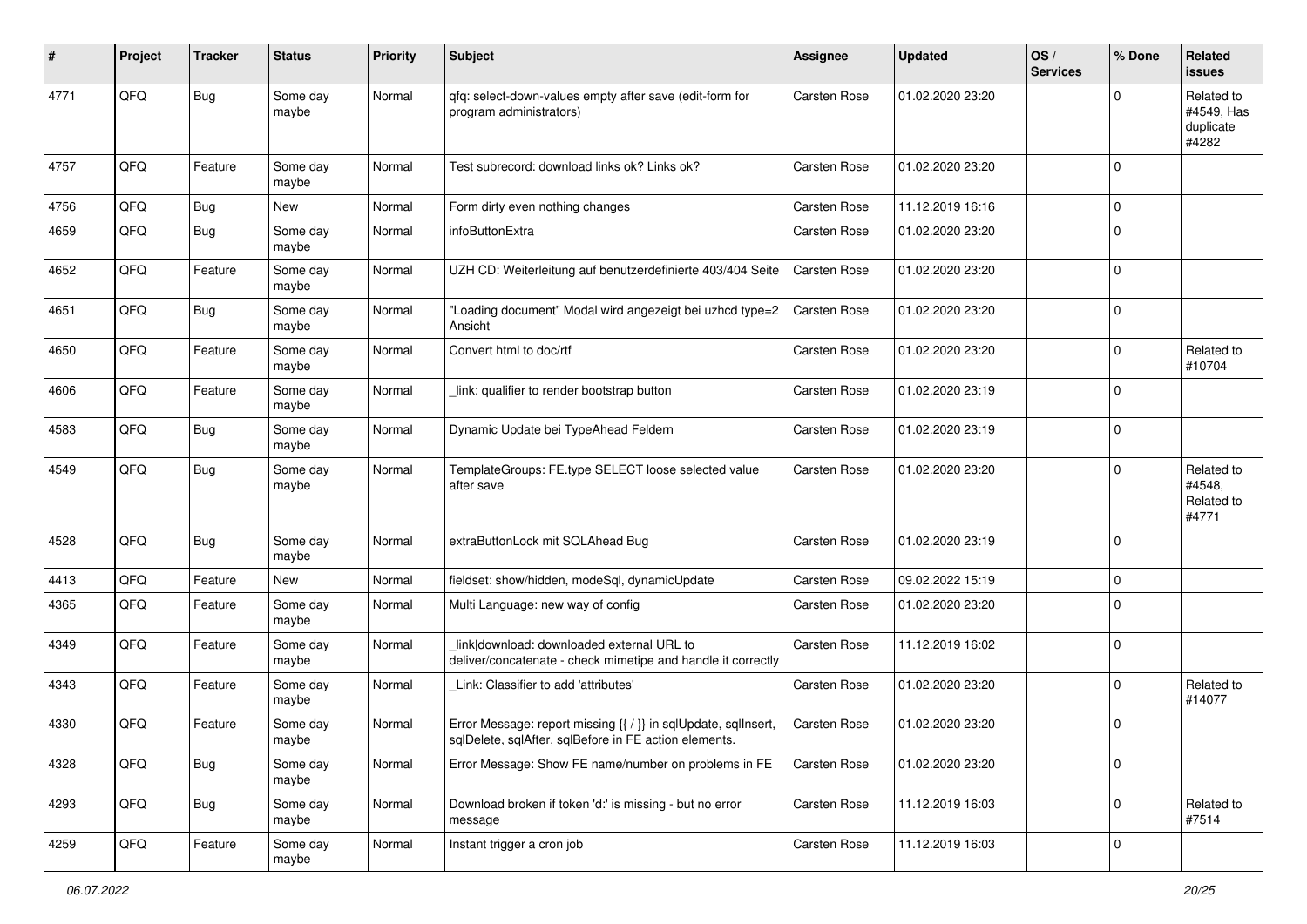| #    | Project | <b>Tracker</b> | <b>Status</b>     | <b>Priority</b> | <b>Subject</b>                                                                                                                      | Assignee            | <b>Updated</b>   | OS/<br><b>Services</b> | % Done      | Related<br><b>issues</b>                    |
|------|---------|----------------|-------------------|-----------------|-------------------------------------------------------------------------------------------------------------------------------------|---------------------|------------------|------------------------|-------------|---------------------------------------------|
| 4250 | QFQ     | Feature        | <b>New</b>        | Normal          | AutoCron in QFQ via PHP                                                                                                             | Carsten Rose        | 01.02.2020 23:21 |                        | $\Omega$    | Related to<br>#3292.<br>Related to<br>#3291 |
| 4197 | QFQ     | Feature        | Some day<br>maybe | Normal          | Unit Test fuer JSON Stream von QuickFormQuery.php ><br>doForm()                                                                     | Carsten Rose        | 11.12.2019 16:03 |                        | $\mathbf 0$ |                                             |
| 4092 | QFQ     | Bug            | Some day<br>maybe | Normal          | 1) Logging verbessern wann welches FE warum ausgefuehrt<br>wird, 2) Documentation: Best Practice Template Group                     | Carsten Rose        | 01.02.2020 23:19 |                        | $\mathbf 0$ | Related to<br>#3504                         |
| 4082 | QFQ     | Feature        | <b>New</b>        | Normal          | Dynamic Update: modeSql - useful default                                                                                            | Carsten Rose        | 01.02.2020 23:22 |                        | $\mathbf 0$ |                                             |
| 4050 | QFQ     | Feature        | New               | Normal          | sql.log: 1) FormElement ID which causes a specific action,<br>2) Result in the same row.                                            | Carsten Rose        | 15.04.2020 11:35 |                        | $\mathbf 0$ | Related to<br>#5458                         |
| 4026 | QFQ     | Feature        | Some day<br>maybe | Normal          | sqlLog.sql: log number of FE.id                                                                                                     | <b>Carsten Rose</b> | 11.12.2019 16:03 |                        | $\mathbf 0$ | Related to<br>#5458                         |
| 4023 | QFQ     | Feature        | New               | Normal          | prepared statements - FE action: salveld, sqlInsert,<br>sqlUpdate, sqlDelete, sqlBefore, sqlAfter                                   | Carsten Rose        | 11.12.2019 16:15 |                        | $\mathbf 0$ |                                             |
| 4018 | QFQ     | Feature        | New               | Normal          | typeahead: long query parameter / answer triggers 'Attack<br>detected' and purges current SIP storage.                              | Carsten Rose        | 29.06.2022 22:46 |                        | $\mathbf 0$ | Related to<br>#9077                         |
| 4008 | QFQ     | <b>Bug</b>     | Some day<br>maybe | Normal          | FormElemen.type=sendmail: wrong 'TO' if 'real<br>name <rea@mail.to>' is used</rea@mail.to>                                          | Carsten Rose        | 11.12.2019 16:03 |                        | $\mathbf 0$ |                                             |
| 3991 | QFQ     | Feature        | Some day<br>maybe | Normal          | report: Columnname '_skipWrap' skips 'fbeg', 'fend'                                                                                 | <b>Carsten Rose</b> | 11.12.2019 16:03 |                        | $\mathbf 0$ |                                             |
| 3947 | QFQ     | Feature        | Some day<br>maybe | Normal          | Attack detectect: logout current user                                                                                               | Carsten Rose        | 11.12.2019 16:03 |                        | $\Omega$    | Related to<br>#5458.<br>Related to<br>#6299 |
| 3942 | QFQ     | Feature        | Some day<br>maybe | Normal          | Action Elemente: neu generierte IDs via FE weitergeben                                                                              | <b>Carsten Rose</b> | 11.12.2019 16:03 |                        | $\mathbf 0$ | Related to<br>#3941                         |
| 3941 | QFQ     | Feature        | Some day<br>maybe | Normal          | sqlAfter: es sollten mehrere moeglich sein                                                                                          | Carsten Rose        | 11.12.2019 16:03 |                        | $\mathbf 0$ | Related to<br>#3942                         |
| 3905 | QFQ     | Feature        | Some day<br>maybe | Normal          | Documentation: Best Practice anhand eines Online<br>Bewerbungstools                                                                 | <b>Carsten Rose</b> | 11.12.2019 16:03 |                        | $\mathbf 0$ |                                             |
| 3900 | QFQ     | Feature        | Some day<br>maybe | Normal          | Extend documentation of 'Copy / Paste'                                                                                              | Carsten Rose        | 11.12.2019 16:03 |                        | $\mathbf 0$ | Related to<br>#3899                         |
| 3895 | QFQ     | Bug            | Some day<br>maybe | Normal          | typeahead pedantic: on lehrkredit Idap webpass - if only one   Carsten Rose<br>person is in dropdown, such person can't be selected |                     | 11.12.2019 16:03 |                        |             |                                             |
| 3882 | QFQ     | Bug            | Some day<br>maybe | Normal          | templateGroup: disable 'add' if limit is reached - funktioniert<br>nicht wenn bereits records existierten                           | Carsten Rose        | 11.12.2019 16:03 |                        | $\mathsf 0$ |                                             |
| 3877 | QFQ     | Feature        | Some day<br>maybe | Normal          | FormEditor: die Felder die aktuell nicht gebraucht werden<br>nur auf readonly/disabled setzen (nicht ausblenden > das<br>irritiert. | Carsten Rose        | 11.12.2019 16:03 |                        | $\mathbf 0$ |                                             |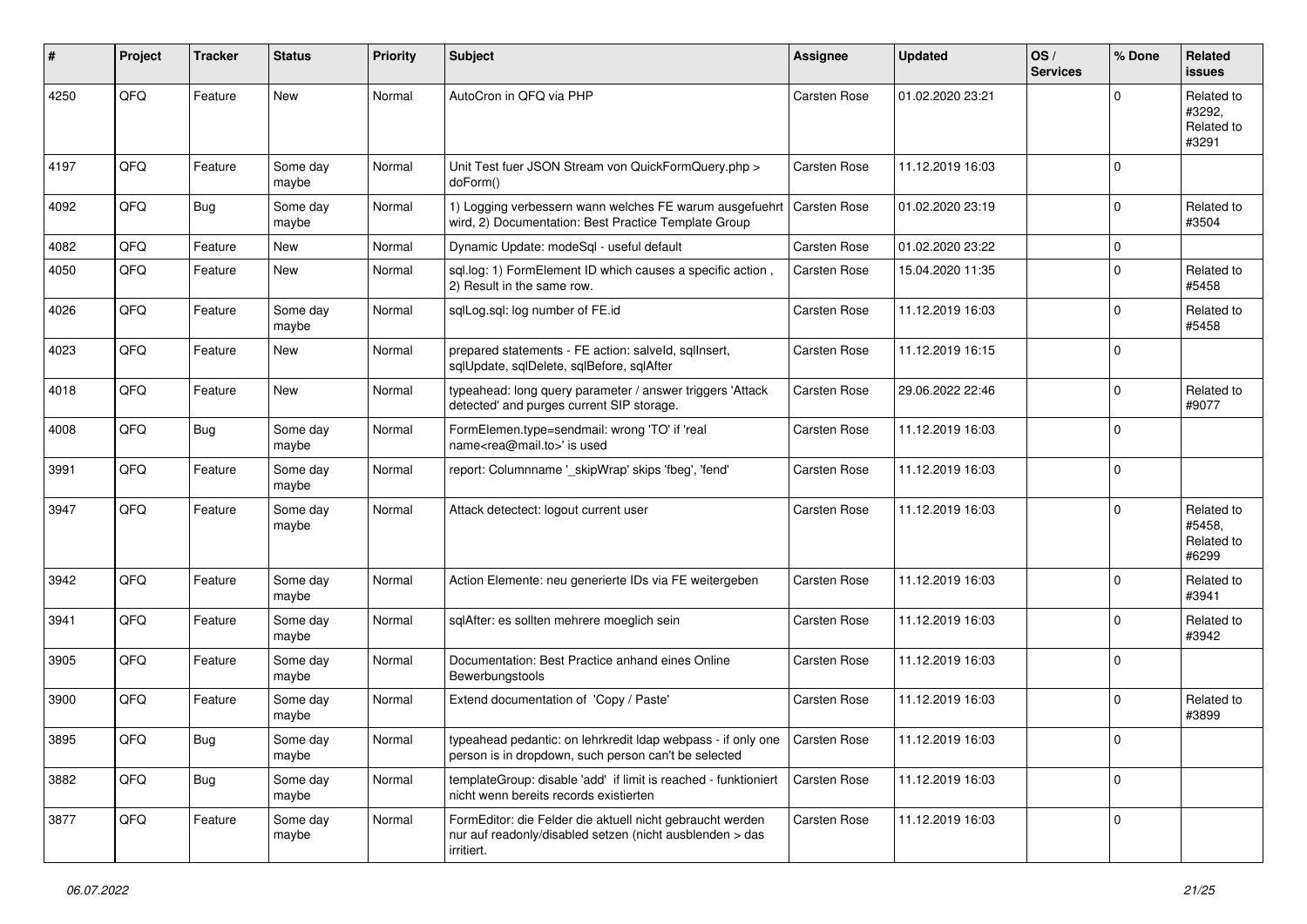| ∦    | Project | <b>Tracker</b> | <b>Status</b>     | <b>Priority</b> | <b>Subject</b>                                                                                                                               | <b>Assignee</b>     | <b>Updated</b>   | OS/<br><b>Services</b> | % Done      | Related<br>issues                           |
|------|---------|----------------|-------------------|-----------------|----------------------------------------------------------------------------------------------------------------------------------------------|---------------------|------------------|------------------------|-------------|---------------------------------------------|
| 3867 | QFQ     | Feature        | Priorize          | Normal          | Readonly Formular: Template Groups add/delete<br>ausbeldnen                                                                                  | <b>Carsten Rose</b> | 05.05.2021 22:12 |                        | $\Omega$    |                                             |
| 3811 | QFQ     | Bug            | Some day<br>maybe | Normal          | Dynamic Update: extraButtonInfo - Text aktualisieren                                                                                         | <b>Carsten Rose</b> | 11.12.2019 16:03 |                        | $\Omega$    | Related to<br>#11517                        |
| 3782 | QFQ     | Bug            | Priorize          | Normal          | Bei fehlerhafter Eingabe (z.B. Datum) sollte das erwartete<br>Format angezeigt werden                                                        | <b>Carsten Rose</b> | 01.02.2020 10:13 |                        | $\Omega$    |                                             |
| 3750 | QFQ     | <b>Bug</b>     | Some day<br>maybe | Normal          | FE in a row: if one violates check, all are red                                                                                              | <b>Carsten Rose</b> | 11.12.2019 16:03 |                        | $\mathbf 0$ |                                             |
| 3708 | QFQ     | Feature        | Some day<br>maybe | Normal          | Form: input - 'specialchars', 'none'  gewisse tags erlauben,<br>andere verbieten                                                             | <b>Carsten Rose</b> | 11.12.2019 16:02 |                        | $\mathbf 0$ | Related to<br>#14320                        |
| 3682 | QFQ     | Bug            | Some day<br>maybe | Normal          | Dynamic update: Radio buttons                                                                                                                | <b>Carsten Rose</b> | 11.12.2019 16:02 |                        | $\Omega$    |                                             |
| 3677 | QFQ     | Feature        | Some day<br>maybe | Normal          | wkhtmltopdf: FE User access prohibited, if client IP changes<br>- \$TYPO3_CONF_VARS[FE][lockIP]                                              | <b>Carsten Rose</b> | 11.12.2019 16:02 |                        | $\Omega$    |                                             |
| 3666 | QFQ     | Feature        | Some day<br>maybe | Normal          | a) Performance Messung: mysql_real_escape_string() im<br>Vergleich zu str_replace(), b) doppeltes Aufrufen von<br>mysql real escape string() | <b>Carsten Rose</b> | 11.12.2019 16:02 |                        | $\Omega$    |                                             |
| 3588 | QFQ     | Bug            | Some day<br>maybe | Normal          | templateGroup: versteckte Elemente werden weiterhin<br>gespeichert.                                                                          | Carsten Rose        | 11.12.2019 16:02 |                        | $\Omega$    |                                             |
| 3547 | QFQ     | Bug            | <b>New</b>        | Normal          | FE of type 'note' causes writing of empty fields.                                                                                            | <b>Carsten Rose</b> | 01.02.2020 23:21 |                        | $\mathbf 0$ |                                             |
| 3504 | QFQ     | Feature        | New               | Normal          | Logging: welche Action FEs werden wann wie ausgefuehrt                                                                                       | <b>Carsten Rose</b> | 01.02.2020 23:21 |                        | $\Omega$    | Related to<br>#5458,<br>Related to<br>#4092 |
| 3458 | QFQ     | Feature        | Some day<br>maybe | Normal          | Display 'Edit Form Element'-Checkbox on form: should<br>depend on FE Group                                                                   | <b>Carsten Rose</b> | 11.12.2019 16:02 |                        | $\Omega$    | Related to<br>#3447                         |
| 3457 | QFQ     | Feature        | Some day<br>maybe | Normal          | LDAP: concat multi values to one single entry                                                                                                | <b>Carsten Rose</b> | 11.12.2019 16:02 |                        | $\Omega$    |                                             |
| 3432 | QFQ     | Feature        | <b>New</b>        | Normal          | subrecord: dynamicUpdate                                                                                                                     | Carsten Rose        | 11.06.2020 21:10 |                        | $\Omega$    | Related to<br>#5691                         |
| 3385 | QFQ     | Feature        | Some day<br>maybe | Normal          | templateGroup: insert/update/delete non primary records                                                                                      | Carsten Rose        | 11.12.2019 16:02 |                        | $\Omega$    |                                             |
| 3350 | QFQ     | Feature        | Some day<br>maybe | Normal          | FormEditor: Hilfetext hinter 'checktype'                                                                                                     | Carsten Rose        | 11.12.2019 16:02 |                        | $\Omega$    |                                             |
| 3349 | QFQ     | Bug            | Some day<br>maybe | Normal          | config.qfq.ini: a) vertraegt keine '=' im Value (z.B. Passwort),<br>b) Values sollten in ticks einschliessbar sein (spaces, )                | <b>Carsten Rose</b> | 11.12.2019 16:02 |                        | $\mathbf 0$ |                                             |
| 3332 | QFQ     | Feature        | Some day<br>maybe | Normal          | Uploads: Thumbnails, Details zum hochgeladenen File                                                                                          | Carsten Rose        | 11.12.2019 16:02 |                        | $\mathbf 0$ | Related to<br>#3264,<br>Related to<br>#5333 |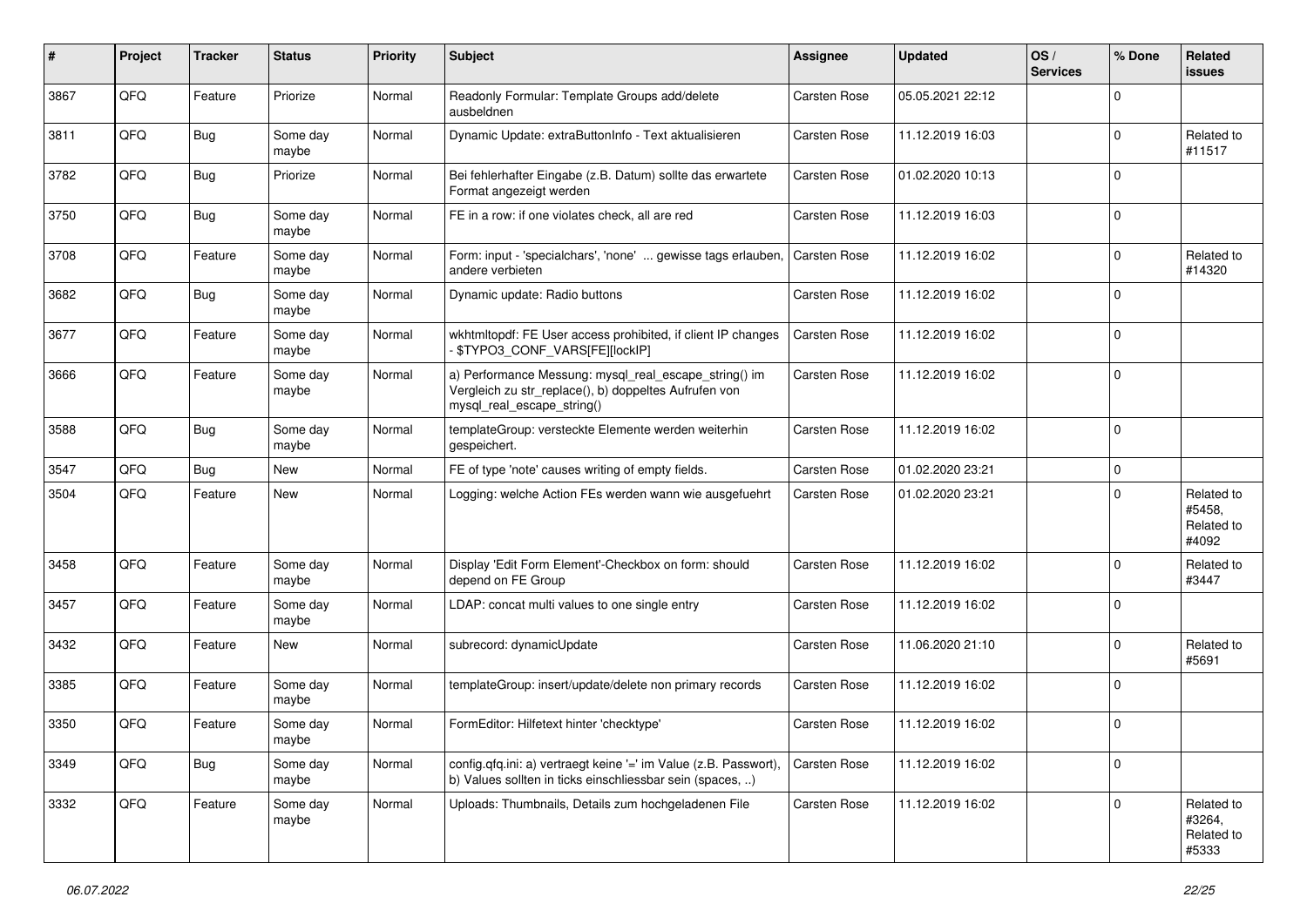| $\vert$ # | Project | <b>Tracker</b> | <b>Status</b>     | <b>Priority</b> | <b>Subject</b>                                                                                                                        | <b>Assignee</b>     | <b>Updated</b>   | OS/<br><b>Services</b> | % Done   | <b>Related</b><br><b>issues</b>                                        |
|-----------|---------|----------------|-------------------|-----------------|---------------------------------------------------------------------------------------------------------------------------------------|---------------------|------------------|------------------------|----------|------------------------------------------------------------------------|
| 3331      | QFQ     | Feature        | Some day<br>maybe | Normal          | Default Tooltip fuer _page? Links: mit Form und Record ID                                                                             | <b>Carsten Rose</b> | 11.12.2019 16:02 |                        | $\Omega$ |                                                                        |
| 3291      | QFQ     | Feature        | Some day<br>maybe | Normal          | AutoCron websiteToken                                                                                                                 | Carsten Rose        | 11.12.2019 16:02 |                        | $\Omega$ | Related to<br>#4250                                                    |
| 3285      | QFQ     | Feature        | Some day<br>maybe | Normal          | Zeichenlimit pro Feld: textarea / editor                                                                                              | Carsten Rose        | 11.12.2019 16:02 |                        | $\Omega$ |                                                                        |
| 3267      | QFQ     | Feature        | Some day<br>maybe | Normal          | 2 Forms auf einer Seite: real + Read only                                                                                             | Carsten Rose        | 11.12.2019 16:03 |                        | $\Omega$ |                                                                        |
| 3216      | QFQ     | Feature        | Some day<br>maybe | Normal          | dynamic update für checkbox label2                                                                                                    | Carsten Rose        | 11.12.2019 16:03 |                        | $\Omega$ | Related to<br>#2081                                                    |
| 3130      | QFQ     | Bug            | Some day<br>maybe | Normal          | Debug Info's nicht korrekt nach 'New > Save'.                                                                                         | <b>Carsten Rose</b> | 11.12.2019 16:03 |                        | $\Omega$ | Related to<br>#3253                                                    |
| 2995      | QFQ     | Feature        | Some day<br>maybe | Normal          | Dropdown JQuery Plugin: 'chosen' - Moeglichkeit um Select<br>Listen mehr Funktion zu geben. Kein Bootstrap noetig.                    | <b>Carsten Rose</b> | 11.12.2019 16:03 |                        | $\Omega$ |                                                                        |
| 2643      | QFQ     | Bug            | Some day<br>maybe | Normal          | Zend / PHP Webinars anschauen                                                                                                         | Carsten Rose        | 01.02.2020 15:56 |                        | $\Omega$ |                                                                        |
| 2361      | QFQ     | Feature        | <b>New</b>        | Normal          | Logging wer/wann/wo welches Formular aufgerufen hat                                                                                   | <b>Carsten Rose</b> | 11.12.2019 16:15 |                        | $\Omega$ | Related to<br>#4432,<br>Related to<br>#7480                            |
| 2084      | QFQ     | Feature        | Some day<br>maybe | Normal          | Mailto mit encryption: Subrecord                                                                                                      | Carsten Rose        | 11.12.2019 16:03 |                        | $\Omega$ | Related to<br>#2082                                                    |
| 1946      | QFQ     | Feature        | Some day<br>maybe | Normal          | Kontrolle ob der ReadOnly Modus bei den<br>Formularelementen korrekt implementiert ist                                                | Carsten Rose        | 11.12.2019 16:03 |                        | $\Omega$ |                                                                        |
| 1635      | QFQ     | Feature        | Some day<br>maybe | Normal          | QFQ Extension content record: weitere Optionen<br>einblenden.                                                                         | Carsten Rose        | 11.12.2019 16:03 |                        | $\Omega$ |                                                                        |
| 14187     | QFQ     | Feature        | New               | High            | qfq.log: show current URL                                                                                                             | Carsten Rose        | 28.05.2022 11:02 |                        | $\Omega$ | Related to<br>#13933,<br>Related to<br>#12532,<br>Related to<br>#11893 |
| 12974     | QFQ     | <b>Bug</b>     | <b>New</b>        | High            | Sanitize Queries in Action-Elements                                                                                                   | Carsten Rose        | 07.12.2021 17:19 |                        | $\Omega$ |                                                                        |
| 12702     | QFQ     | <b>Bug</b>     | <b>New</b>        | High            | templateGroup: broken in multiDb Setup                                                                                                | Carsten Rose        | 14.12.2021 16:02 |                        | $\Omega$ |                                                                        |
| 12670     | QFQ     | Bug            | <b>New</b>        | High            | Dropdown-Menu classes können nicht mehr angegeben<br>werden                                                                           | Carsten Rose        | 07.12.2021 17:19 |                        | $\Omega$ |                                                                        |
| 12544     | QFQ     | Feature        | <b>New</b>        | High            | a) ' AS _link' new also as ' AS _format', b) sortierung via<br>'display: none;', c) '_format' benoeitgt nicht zwingend<br>u/U/p/m/z/d | Carsten Rose        | 14.12.2021 16:03 |                        | $\Omega$ |                                                                        |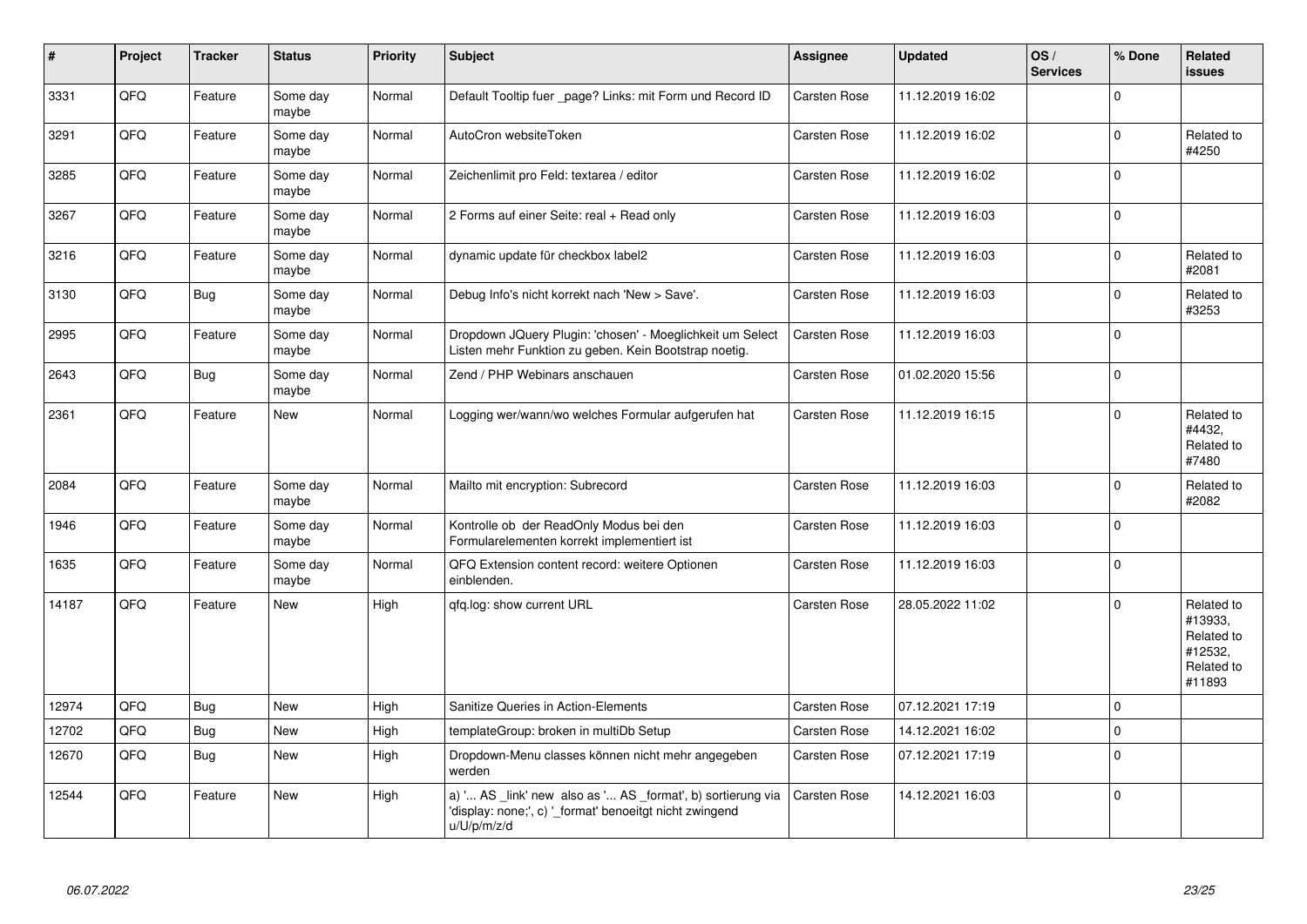| #     | Project | <b>Tracker</b> | <b>Status</b> | <b>Priority</b> | <b>Subject</b>                                                                          | <b>Assignee</b>     | <b>Updated</b>   | OS/<br><b>Services</b> | % Done      | Related<br><b>issues</b>                      |
|-------|---------|----------------|---------------|-----------------|-----------------------------------------------------------------------------------------|---------------------|------------------|------------------------|-------------|-----------------------------------------------|
| 12532 | QFQ     | Feature        | <b>New</b>    | High            | SIP-Parameter bei Seitenaufruf in Browser-Console<br>anzeigen                           | Carsten Rose        | 07.12.2021 17:19 |                        | $\Omega$    | Related to<br>#11893,<br>Related to<br>#14187 |
| 12513 | QFQ     | Bug            | <b>New</b>    | High            | Implement server side check of maxlength                                                | <b>Carsten Rose</b> | 07.12.2021 17:19 |                        | $\Omega$    |                                               |
| 12463 | QFQ     | Bug            | ToDo          | High            | QFQ Function: 'function' and 'sql' on same level - output of<br>sal is shown two times. | <b>Carsten Rose</b> | 15.12.2021 16:31 |                        | $\Omega$    |                                               |
| 12395 | QFQ     | <b>Bug</b>     | ToDo          | High            | QFQ Function: Result two times shown                                                    | <b>Carsten Rose</b> | 18.02.2022 08:59 |                        | $\Omega$    |                                               |
| 12186 | QFQ     | Feature        | <b>New</b>    | High            | TinyMCE Config für Objekte                                                              | <b>Carsten Rose</b> | 07.12.2021 17:19 |                        | $\Omega$    | <b>Blocks</b><br>#12632                       |
| 11893 | QFQ     | Feature        | <b>New</b>    | High            | Broken SIP: a) only report one time, b) only report in main<br>column                   | <b>Carsten Rose</b> | 12.05.2021 12:13 |                        | $\Omega$    | Related to<br>#12532,<br>Related to<br>#14187 |
| 10640 | QFQ     | Bug            | <b>New</b>    | High            | TypeAhead Tag: FE editierbar trotz readOnly                                             | <b>Carsten Rose</b> | 03.05.2021 21:12 |                        | $\Omega$    | Related to<br>#7795                           |
| 10508 | QFQ     | Bug            | <b>New</b>    | High            | Multi Form broken on Multi DB Instance                                                  | <b>Carsten Rose</b> | 03.05.2021 21:12 |                        | $\mathbf 0$ |                                               |
| 10506 | QFQ     | Bug            | <b>New</b>    | High            | Template Group broken on MultiDB instance                                               | <b>Carsten Rose</b> | 03.05.2021 21:12 |                        | $\Omega$    | Related to<br>#10505                          |
| 10081 | QFQ     | <b>Bug</b>     | <b>New</b>    | High            | Stale record lock after 'forbidden' character                                           | <b>Carsten Rose</b> | 03.05.2021 21:12 |                        | $\Omega$    | Related to<br>#10082.<br>Related to<br>#9789  |
| 9531  | QFQ     | <b>Bug</b>     | <b>New</b>    | High            | FE File: Dynamic Update / modeSql / required detected even<br>it not set                | <b>Carsten Rose</b> | 11.06.2021 20:32 |                        | $\Omega$    | Related to<br>#12398                          |
| 9347  | QFQ     | <b>Bug</b>     | New           | High            | FE.type=upload with dynamic show/hidden: required not<br>detected                       | <b>Carsten Rose</b> | 12.06.2021 10:40 |                        | $\Omega$    | Related to<br>#5305,<br>Related to<br>#12398  |
| 9121  | QFQ     | Bug            | Priorize      | High            | sip links have r and __dbIndexData set                                                  | <b>Carsten Rose</b> | 12.06.2021 10:41 |                        | $\Omega$    |                                               |
| 8962  | QFQ     | Feature        | <b>New</b>    | High            | allow for form fields with identical names                                              | <b>Carsten Rose</b> | 03.05.2021 21:14 |                        | $\Omega$    |                                               |
| 8668  | QFQ     | Bug            | <b>New</b>    | High            | Pill disabled: dyamic mode 'hidden' not respected - FE is still<br>required             | <b>Carsten Rose</b> | 03.05.2021 21:14 |                        | $\Omega$    |                                               |
| 8431  | QFQ     | <b>Bug</b>     | <b>New</b>    | High            | autocron.php with wrong path                                                            | <b>Carsten Rose</b> | 03.05.2021 21:14 |                        | $\Omega$    |                                               |
| 8204  | QFQ     | Feature        | Priorize      | High            | Position 'required mark'                                                                | <b>Carsten Rose</b> | 16.06.2021 13:44 |                        | $\Omega$    |                                               |
| 8083  | QFQ     | Bug            | <b>New</b>    | High            | FormEditor: primary table list does not respect<br>'indexDb={{indexData:Y}}'            | <b>Carsten Rose</b> | 03.05.2021 21:14 |                        | $\Omega$    | Has<br>duplicate<br>#6678                     |